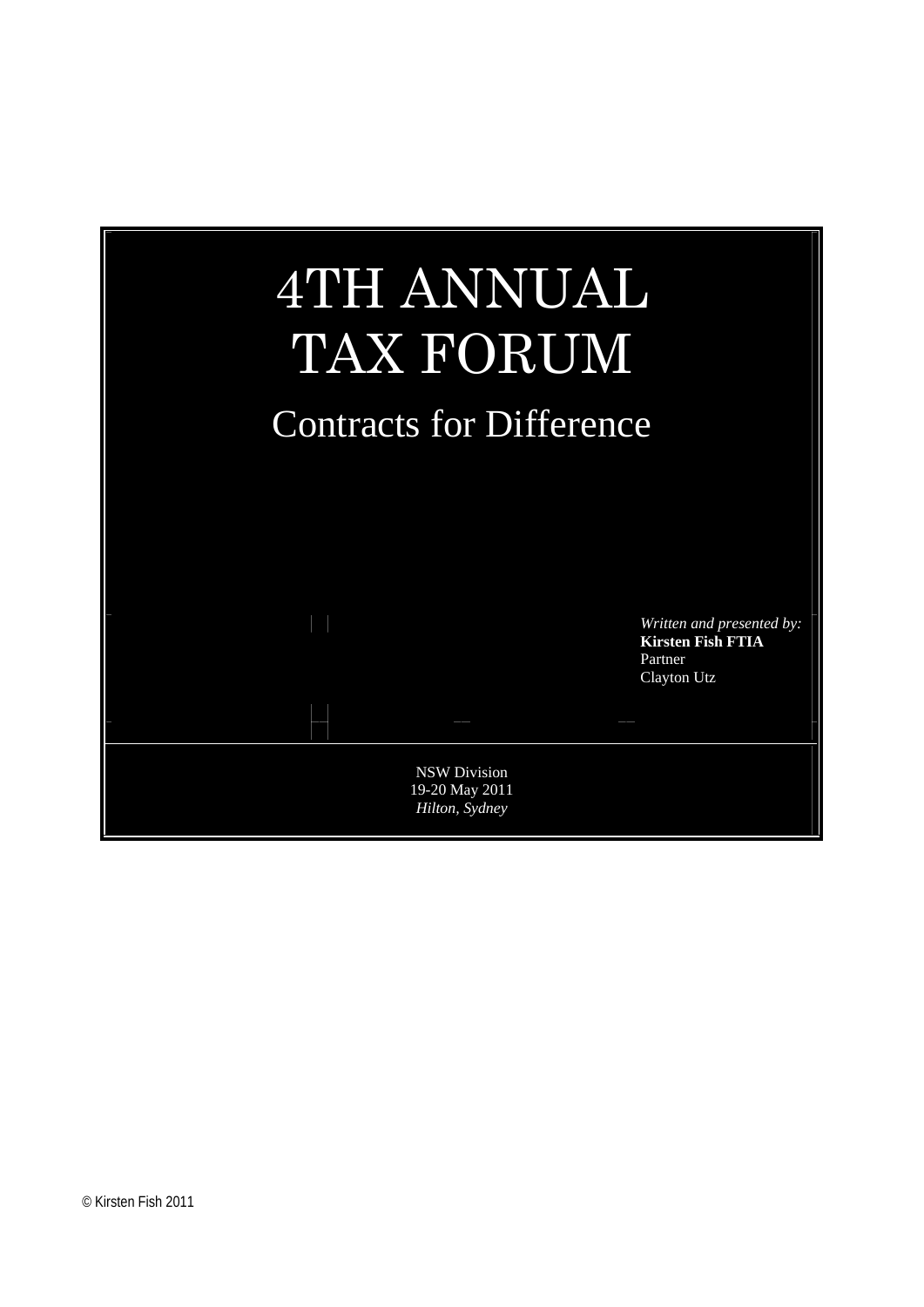#### **CONTENTS**

| 1           |     |       |  |
|-------------|-----|-------|--|
| $\mathbf 2$ |     |       |  |
|             | 2.1 |       |  |
|             | 2.2 |       |  |
|             | 2.3 |       |  |
|             | 2.4 |       |  |
|             |     | 2.4.1 |  |
|             |     | 2.4.2 |  |
|             |     | 2.4.3 |  |
|             | 2.5 |       |  |
|             |     | 2.5.1 |  |
|             |     | 2.5.2 |  |
|             | 2.6 |       |  |
|             |     | 2.6.1 |  |
|             |     | 2.6.2 |  |
|             | 2.7 |       |  |
| 3           |     |       |  |
| 4           |     |       |  |
|             | 4.1 |       |  |
|             | 4.2 |       |  |
|             |     | 4.2.1 |  |
|             |     | 4.2.2 |  |
|             |     | 4.2.3 |  |
|             | 4.3 |       |  |
|             |     | 4.3.1 |  |
|             |     | 4.3.2 |  |
|             | 4.4 |       |  |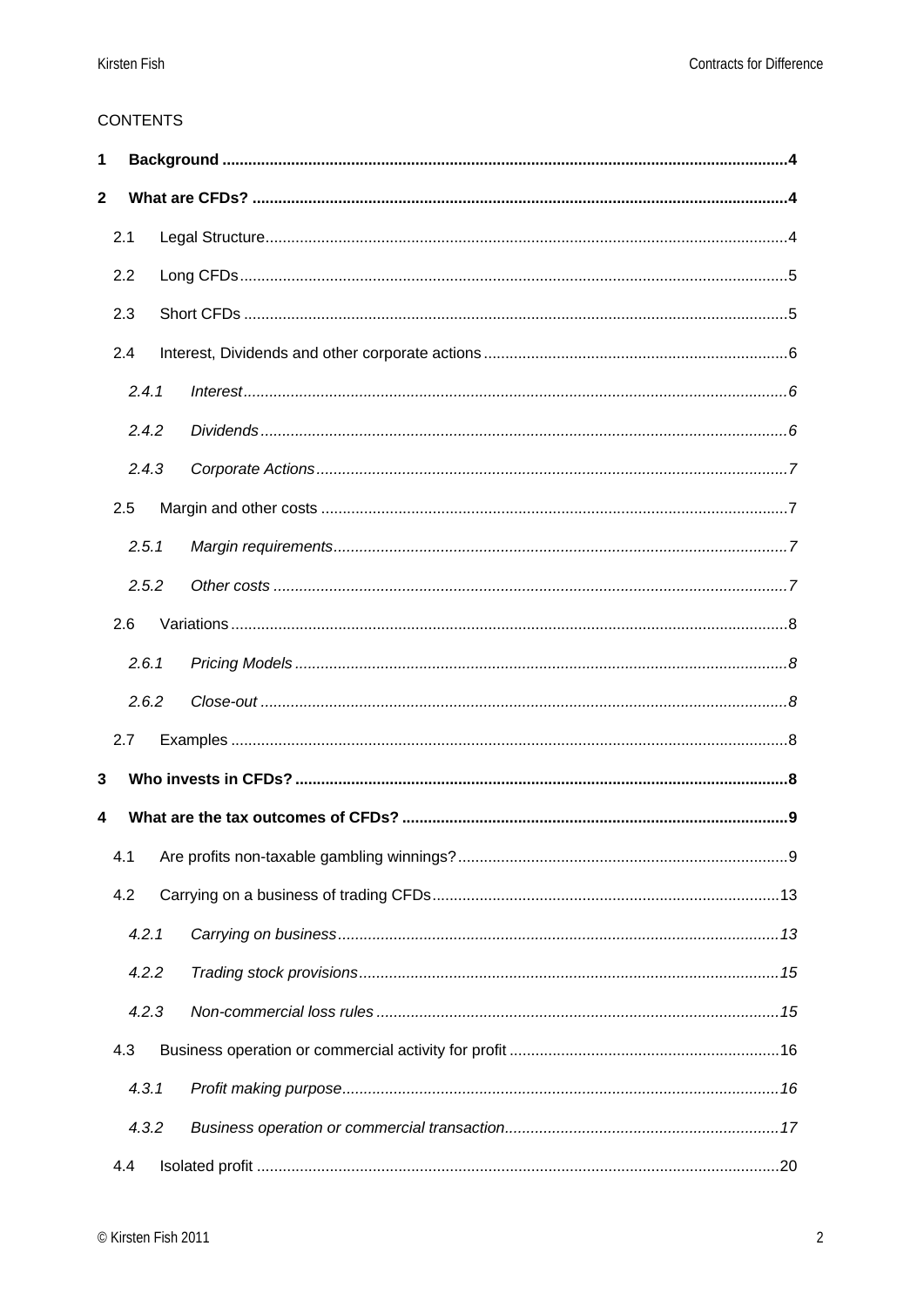|   | 4.5   |                                                                    |  |
|---|-------|--------------------------------------------------------------------|--|
|   | 4.6   |                                                                    |  |
|   | 4.7   |                                                                    |  |
|   | 4.8   |                                                                    |  |
|   | 4.8.1 |                                                                    |  |
|   | 4.8.2 |                                                                    |  |
|   | 4.8.3 |                                                                    |  |
| 5 |       | How do CFDs compare with other derivative financial instruments?26 |  |
|   | 5.1   |                                                                    |  |
|   | 5.2   |                                                                    |  |
| 6 |       |                                                                    |  |
|   | 6.1   |                                                                    |  |
|   | 6.2   |                                                                    |  |
| 7 |       |                                                                    |  |
|   |       |                                                                    |  |
|   |       |                                                                    |  |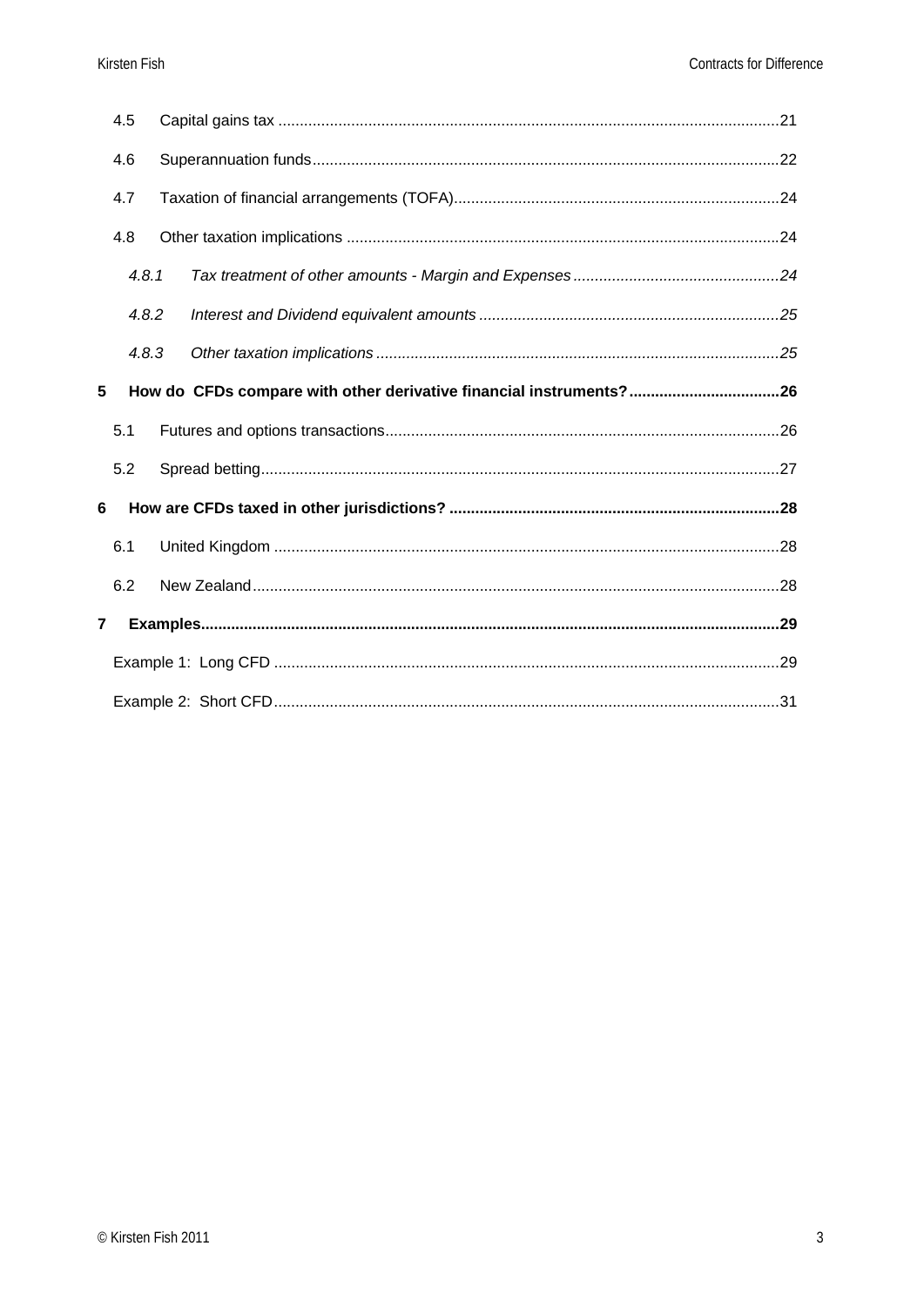# 1 BACKGROUND

While their marketing to retail investors is a relatively recent phenomenon, the basic premise of a contract for differences (**CFD**) is not new or novel. The use of similar arrangements dates back to at least the 1800s.<sup>1</sup> In London in the early 1990's investment banks initially used CFDs as they are now known in corporate finance and takeover transactions. Banks, institutional investors and hedge funds then commenced using CFDs to hedge physical shareholdings, and in 1999 CFDs in their current form were first offered to private and retail clients. $2$ 

Initially offered only over shares listed on the London Stock Exchange (**LSE**), providers quickly expanded their offering. CFDs are available today over listed shares, global stocks, indices, commodities, currencies and bonds.

Providers continued to expand globally, to the Netherlands, Poland, Portugal, Germany, Switzerland, Italy, Singapore, South Africa, Canada, New Zealand, Sweden, Norway, France, Ireland, Japan and Spain. In 2002, following certain legislative amendment discussed further below, CFDs were first offered in Australia, and in 2007 the Australian Securities Exchange (**ASX**) commenced the listing of a limited range of exchange traded CFDs.

This paper discusses the Australian taxation treatment of CFDs, developments since the release of *Taxation Ruling TR 2005/15 Income Tax: tax consequences of financial contracts for differences*, and provides a comparison with other similar financial arrangements and the taxation treatments in other jurisdictions.

Legislative references in this paper are to provisions of the *Income Tax Assessment Act 1936* and the *Income Tax Assessment Act 1997* (together, the **Act**) unless otherwise specified.

## 2 WHAT ARE CFDS?

### 2.1 Legal Structure

CFDs are a form of cash settled derivative that allows an investor to take a synthetic leveraged position in relation to an underlying asset, being a share, index, commodity, currency or bond.

Under a CFD contract the parties agree that one will pay to the other any increase in the value of the particular underlying reference asset, and will receive any decrease in the value of that asset. Whether an investor benefits from an increase or a decrease in the value of the underlying asset will

<sup>&</sup>lt;sup>1</sup> See for example *Universal Stock Exchange Ltd v Strachan* [1896] AC 166<br><sup>2</sup> Pelmer, S "Centrests for difference, entrept hete and over the counter deriv

 $2$  Palmer, S "Contracts for difference, spread bets and over the counter derivatives: Through a lawyer's looking glass" (2007) 25 C&SLJ 246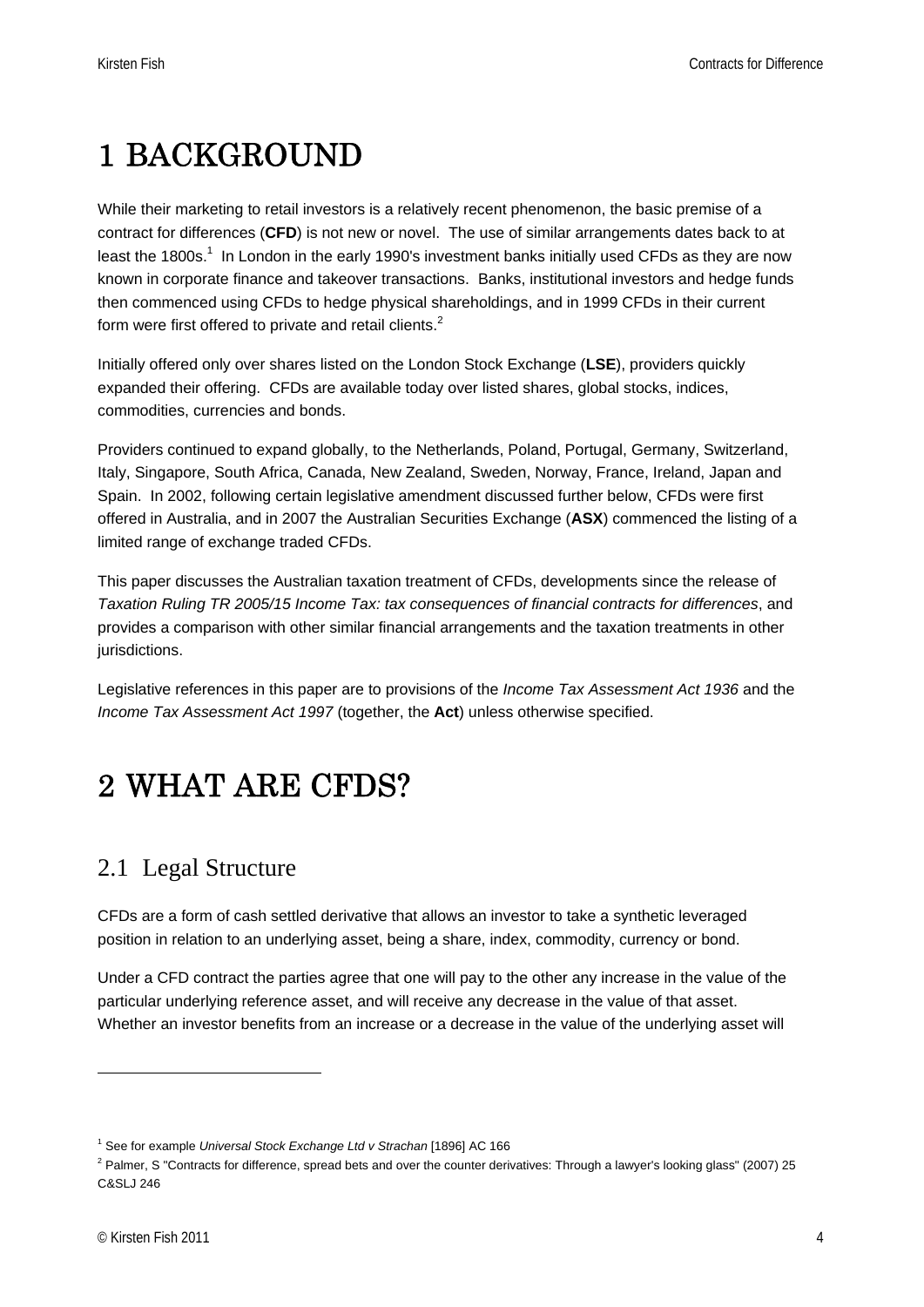depend upon whether the investor is a buyer under a "long" CFD or a seller under a "short" CFD. Each of these concepts is explained further below.

As cash settled arrangements, CFDs do not give either party an interest in or a right to be delivered the underlying reference asset. They are purely contractual arrangements between the investor and the CFD provider for the payment of differences in the price or value of the underlying reference asset between 2 points in time.

Most CFDs are over-the-counter (**OTC**) derivatives, entered into off-market between a CFD provider and the investor directly. Each CFD provider will have their own set of terms and conditions and will determine their own pricing and fee structure. However, some CFDs are listed on the ASX Trade24 platform. These CFDs have standard terms and conditions. In addition, as a result of their listing, listed CFDs are centrally cleared by ASX Clear (Futures). Providers of and investors in listed CFDs deal direct with the clearing house, which novates the CFD contracts. Under this model, the clearing house collects and makes all cash payments under the CFD contract.

CFDs are generally open-ended contracts in that they have no fixed expiry or termination date. CFDs are not transferable. To terminate a CFD, the parties will enter into an equal opposite position. For example, to close out an open long CFD over 100 BHP shares an investor would enter into a short CFD position over 100 BHP shares.

### 2.2 Long CFDs

An investor entering into a long CFD is buying exposure to the underlying reference asset. An investor would acquire a long CFD in circumstances where the investor expects the underlying reference asset to increase in value. Where the value of the underlying reference asset at the time of close out of the CFD contract is greater than the value of the asset at the time of entry into the CFD, the investor will make a profit equal to the difference. Conversely, where the value of the reference asset at the time of close out of the CFD contract is less than the value of the asset at the time of entry into the CFD the investor will make a loss equal to the shortfall.

An investment in a long CFD is economically equivalent to using a margin loan to acquire the underlying reference asset, holding that asset and loan position for a period, and then disposing of the underlying reference asset to repay the margin loan.

### 2.3 Short CFDs

An investor entering into a short CFD is selling exposure to the underlying reference asset. An investor would enter into a short CFD in circumstances where the investor expects the underlying reference asset to fall in value. Where the value of the underlying reference asset at the time of close out of the CFD contract is less than the value of the asset at the time of entry into the CFD, the investor will make a profit equal to the difference. Conversely, where the value of the reference asset at the time of close out of the CFD contract is greater than the value of the asset at the time of entry into the CFD the investor will make a loss equal to the shortfall.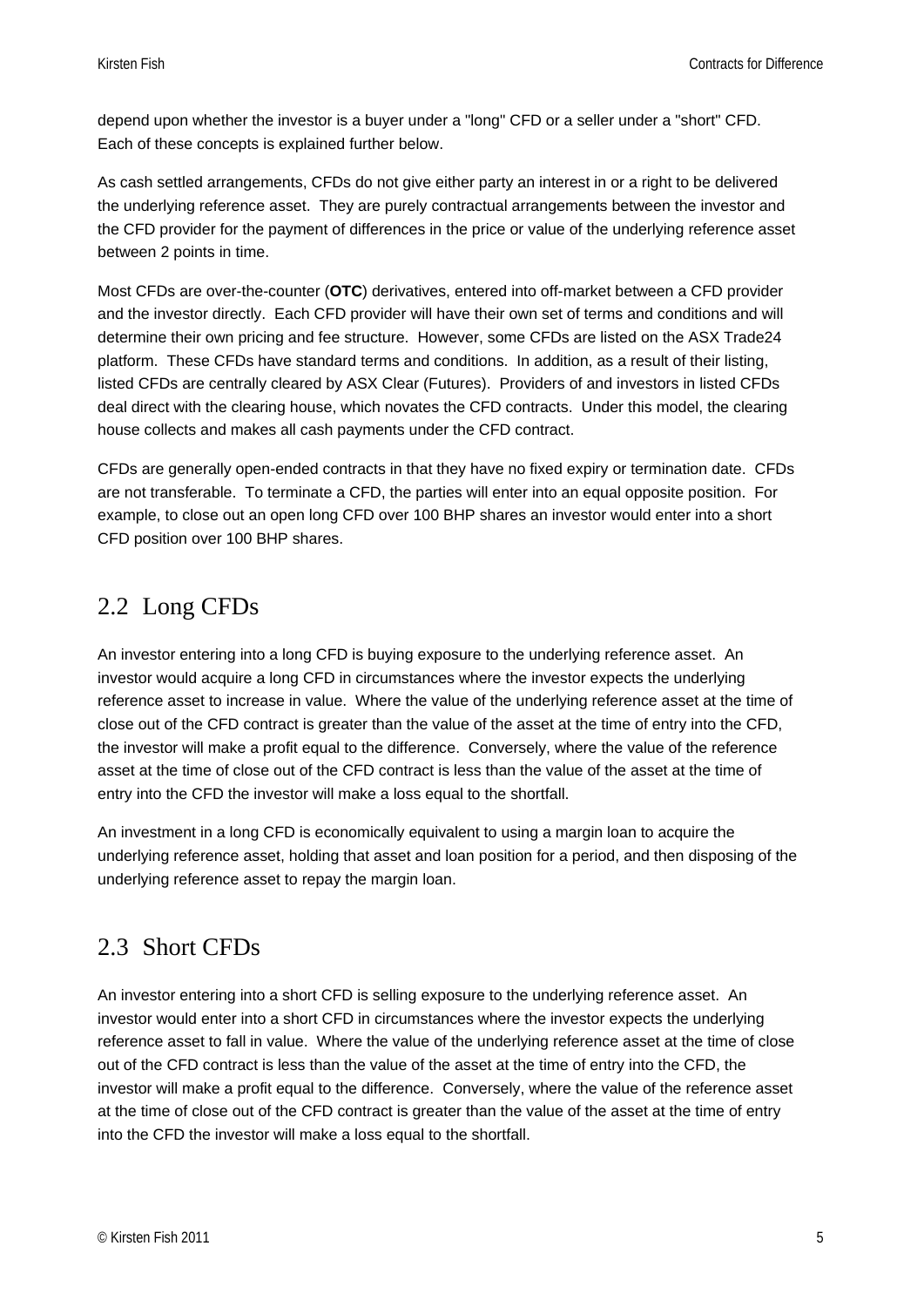An investment in a short CFD is economically equivalent to borrowing the underlying reference asset under a securities lending agreement and depositing collateral of an equivalent amount, then using those funds to re-acquire equivalent securities for redelivery under the securities lending agreement.

### 2.4 Interest, Dividends and other corporate actions

#### 2.4.1 Interest

As set out above, acquiring a long CFD is economically equivalent to acquiring the underlying reference asset with margin loan funds. As a result, the buyer of a long CFD will be required to pay an interest equivalent amount in respect of any positions held open overnight. As CFDs are "marked to market", this will be calculated daily on the value of the open position in the underlying reference asset.

Entry into a short CFD is economically equivalent to short selling the underlying reference asset. A seller of a short CFD will receive an interest equivalent amount in respect of any positions held open overnight. This will be calculated daily on the value of the open position in the underlying reference asset.

Interest is ordinarily calculated as a benchmark rate, for example the Reserve Bank of Australia's overnight cash rate, plus (for long positions) or minus (for short positions) a margin. For OTC CFDs the interest amount is generally a single calculation. For ASX listed CFDs, the benchmark rate is referred to as contract interest, and the margin charged by ASX for keeping the position open is referred to as an open interest charge (OIC) and the 2 amounts are payable separately.

#### 2.4.2 Dividends

If an underlying reference asset that is a share goes "ex-dividend" during the period in which the CFD is open, a buyer of a long CFD will be entitled to a dividend equivalent amount from the CFD provider. Similarly, a seller of a short CFD will be required to pay to the CFD provider an amount equivalent to the dividend in respect of underlying reference asset that is a share that goes "ex-dividend" during the period in which the short CFD is held open.

For OTC CFDs the dividend equivalent amount will be determined and taken into account on the exdividend date. Further, for these CFDs, the provider will generally only take into account the value of the cash dividend. No payment is generally made in respect of the value of any franking credits attaching to dividends paid in respect of the underlying reference assets.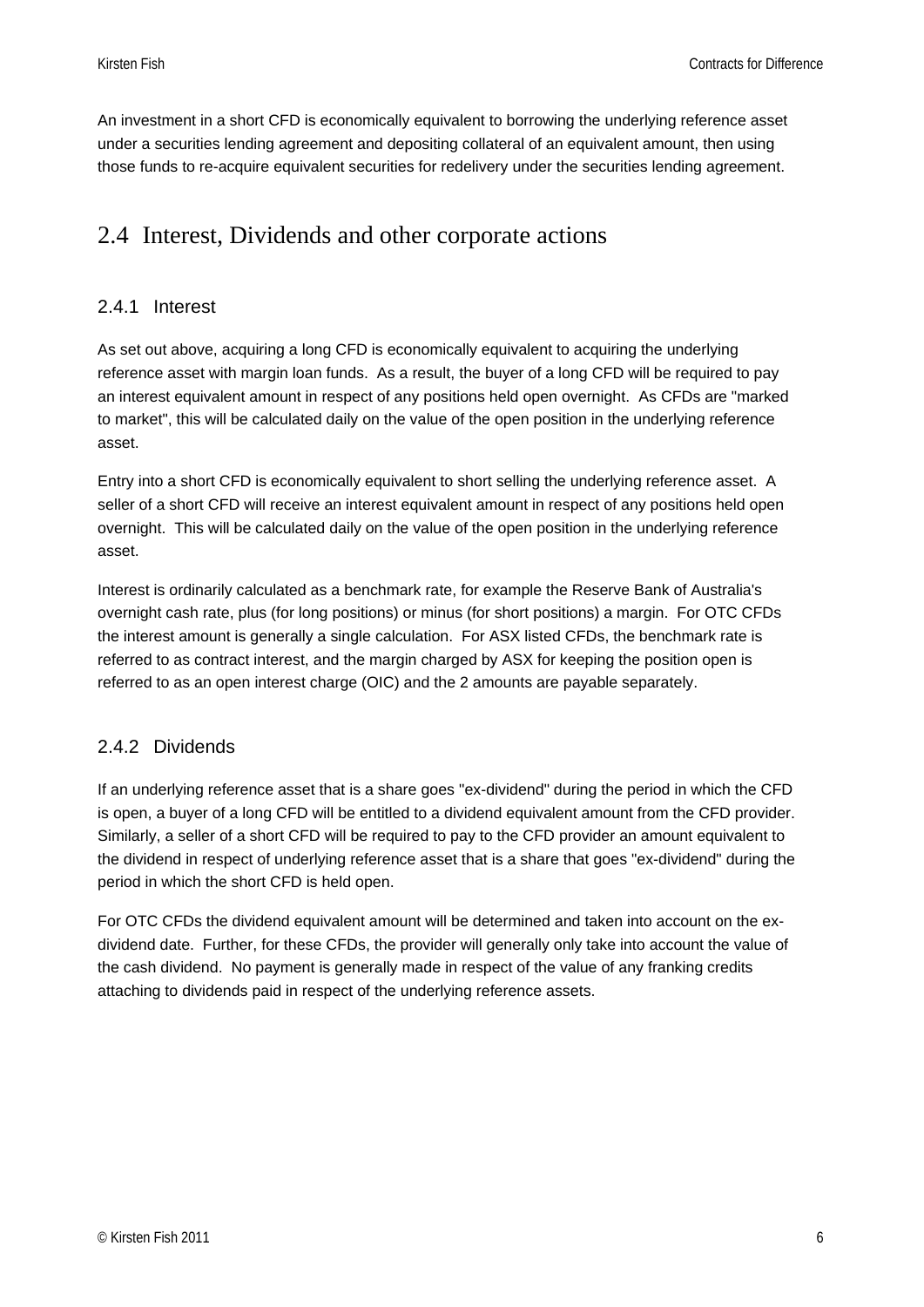ASX listed CFDs however provide for the payment of a franking equivalent amount. As a result, the holder of a long ASX listed CFD will be placed in the same position they would have been had they held the shares direct<sup>3</sup>

#### 2.4.3 Corporate Actions

In the event of a corporate action in respect of an underlying reference asset, for example a share split, bonus issue or right issue, the CFD provider will generally adjust the terms of the CFD contract to take account of the occurrence of the event. The actual adjustments made will depend upon the terms of the CFD, but will generally be aimed at putting the parties into the same position they would be in under a physical holding.

### 2.5 Margin and other costs

#### 2.5.1 Margin requirements

#### *Initial Margin*

To open a CFD position, whether long or short, a CFD provider will require the investor provide a margin generally being between 0.5% and 30% of the CFD contract value. This is referred to as the "initial margin". Some OTC CFD providers require that this be paid to the CFD provider (by debit to the investor's CFD account), others block funds in the investor's account to prevent the investor dealing with these funds. The initial margin on ASX CFDs is provided to ASX Clear (Futures).

The treatment of the margin by the CFD provider will be particularly important for superannuation fund investors in CFDs. The initial margin is in effect a performance security for the investor's obligations.

#### *Variation Margin*

Where the value of the position moves against the investor, the investor will be required to contribute further margin and the CFD provider will make margin calls against the investor for this purpose. These margin payments reflect the change in value of the underlying reference asset.

#### 2.5.2 Other costs

In addition to margin requirements, a CFD provider may also charge an investor a fee, "brokerage" or commission on entry into and close out of a CFD trade. This will be the case for both long CFD positions and short CFD positions.

 $3$  This is subject to an adjustment for the net short open positions of designated price makers, which may apply to reduce the franking equivalent amount received by the holder of a long position.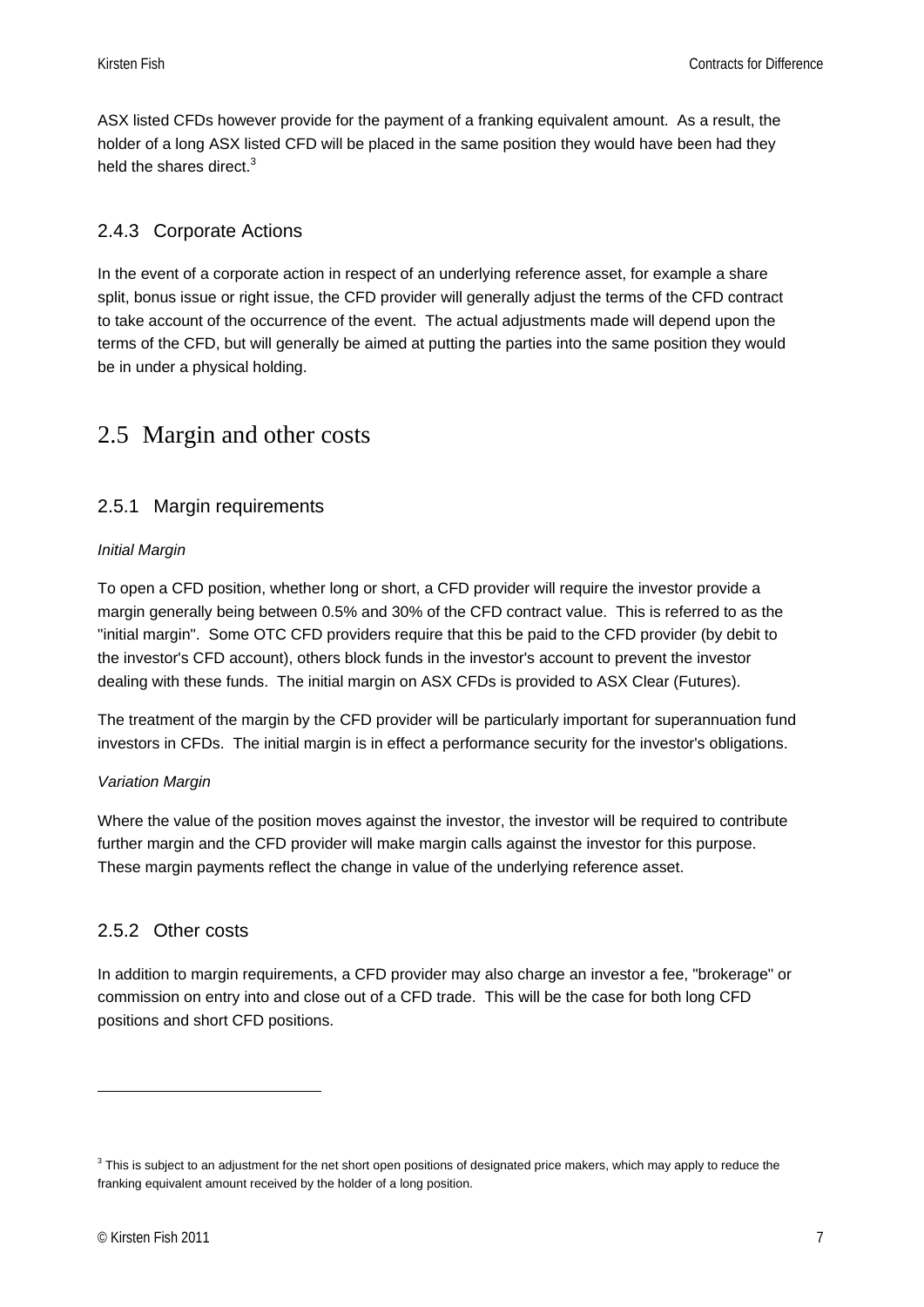### 2.6 Variations

#### 2.6.1 Pricing Models

As OTC CFDs are contracts between the CFD provider and the investor, and are not on-market transactions, the opening and closing values and the buy/sell spread of the relevant underlying reference asset must be determined by the CFD provider in accordance with the terms of that agreement. CFD providers use one of a number of pricing models for this purpose:

- Market Maker (**MM**): under this model the CFD provider makes the price for the CFD and takes the orders onto its books. As a result, the price offered by the CFD provider may differ to the price the underlying reference asset is trading on-market.
- Direct Market Access (**DMA**): under this model the CFD provider executes a physical trade on market in respect of the underlying reference asset to match each CFD trade entered into. As a result, the CFD investor obtains the price for the underlying reference asset for the CFD at which the CFD provider's physical hedge is executed.
- ASX listed CFDs: under this model, CFD prices are determined by the trading activity in the CFD market. Differences between CFD prices and the actual price of the underlying reference asset may occur where there is limited liquidity in the CFD market.

#### 2.6.2 Close-out

As noted above, CFDs are marked to market, meaning that the change in value of the underlying reference asset is recognised at least daily through the variation margin. When these mark to market changes are realised or brought home to the investor will depend upon the terms and conditions of the CFD contract. Some CFD contracts provide that a position is automatically closed out and a new position opened on identical terms on a daily basis. Other CFD contracts provide only for a recognition of all amounts of gain or loss upon final close out of the contract.

## 2.7 Examples

An example of a long CFD trade and a short CFD trade are set out in Section 7.

## 3 WHO INVESTS IN CFDS?

Investors acquire CFDs for a wide variety of purposes. As they provide synthetic exposure, they are used by traders as a substitute for trading the physical underlying assets. They are used by investors and speculators in substitution for a direct investment with a margin loan. They provide a convenient and easy way to "short" investment exposure, and therefore are used not only by speculators, but by entities wishing to hedge physical holdings. Finally they are useful for investors seeking to access markets and investments not otherwise available to them - for example, indices not available for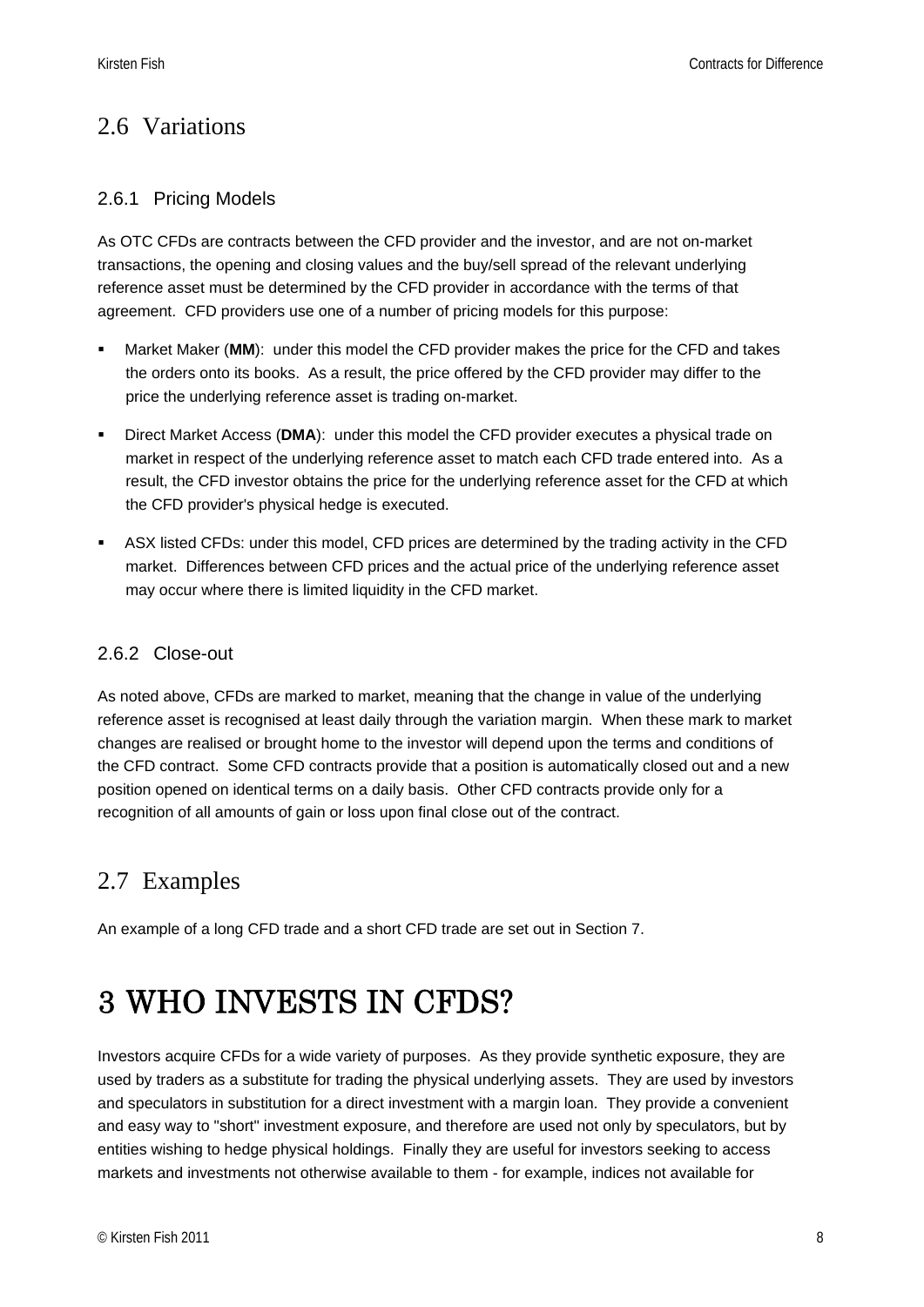investment by retail investors, foreign investments and investments or markets having certain barriers to entry (for example, minimum trade sizes).

# 4 WHAT ARE THE TAX OUTCOMES OF CFDS?

### 4.1 Are profits non-taxable gambling winnings?

As set out above, CFDs are a contract for the cash payment of differences. Such a contract would, in general legal terms, be considered a contract of gaming or wagering.

In this respect, Hawkins J in *Carlill v The Carbolic Smoke Ball Company* [1892] 2 QBD 484 described a contract of gaming or wagering as follows (at 490):

"...a wagering contract is one by which two persons, professing to hold opposite views touching the issue of a future uncertain event, mutually agree that, dependent upon the determination of that event, one shall win from the other, and that other shall pay or hand over to him, a sum of money or other stake; neither of the contracting parties having any other interest in that contract than the sum or stake he will so win or lose, there being no other real consideration for the making of such contract by either of the parties. It is essential to a wagering contract that each party may under it either win or lose, whether he will win or lose being dependent on the issue of the event, and, therefore, remaining uncertain until that issue is known. If either of the parties may win but cannot lose, or may lose but cannot win, it is not a wagering contract.

It is also essential that there should be mutuality in the contract. For instance, if the evidence of the contract is such as to make the intentions of the parties material in the consideration of the question whether it is a wagering one or not, and those intentions are at variance, those of one party being such as if agreed in by the other would make the contract a wagering one, whilst those of the other would prevent it from becoming so, this want of mutuality would destroy the wagering element of the contract and leave it enforceable by law as an ordinary one".

The exception to this is a contract that provides for physical delivery or settlement, which is not considered to be a contract of gaming or wagering (refer *Morley v Richardson* (1942) 65 CLR 512).

A CFD, being a contract that provides for a gain by one party and a loss by another and no right for the buyer to call for physical delivery will, on its face, satisfy the above definition of a gaming and wagering contract. Pursuant to the gaming and wagering legislation of the States and Territories such a contract is void and unenforceable.<sup>4</sup>

-

<sup>4</sup> Refer *Unlawful Gambling Act 1998* (NSW) section 56(1); *Unlawful Gambling Act 2009* (ACT) section 47, *Gambling Regulation Act 2003* (VIC) section 2.4.1; *Racing Act 2002* (QLD) section 341; *Lottery and Gaming Act 1936* (SA) section 50; *Gaming and Betting (Contracts and Securities) Act 1985* (WA) section 4(1); *Racing Regulation Act 2004* (TAS) section 103; and *Unlawful Betting Act 1989* (NT) section 4. Each of these Acts being based on the UK Statute *8&9 Vict. c.109.*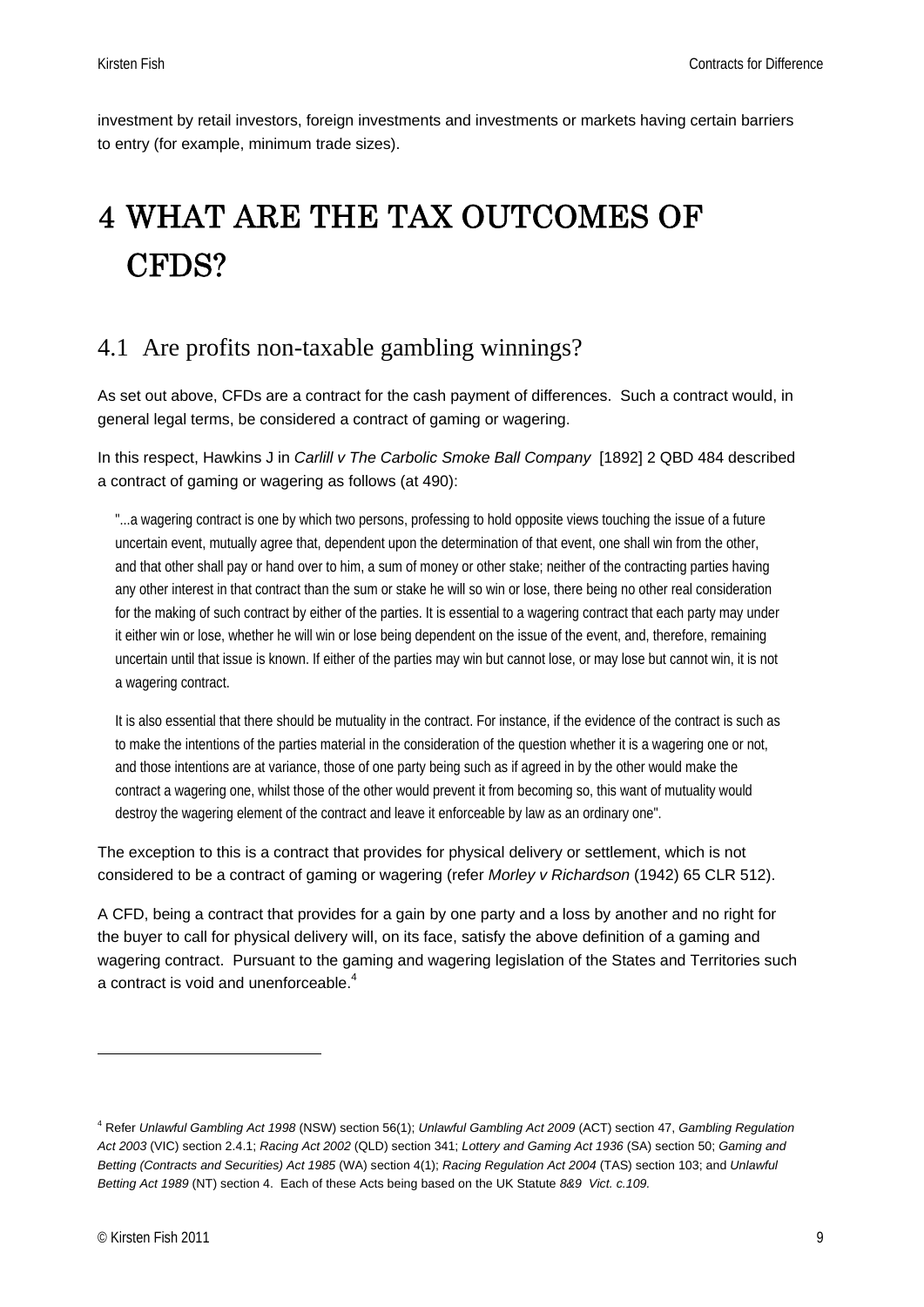However, with effect from 2002 the *Corporations Act 2001* was amended to insert section 1101I which provides that all financial products, including derivatives,<sup>5</sup> are valid and enforceable despite any State and Territory laws about gaming and wagering. It was this change that facilitated the introduction of CFDs into the Australian market.

The cases of *Babka v FCT* 89 ATC 4963 and *Brajkovich v FC of T* 89 ATC 5227 establish that gains and losses from gambling or wagering transactions are not taxable in the absence of a business. Further, the CGT provisions apply to disregard any capital gain or capital loss made from a CGT event relating to gambling (refer section 118-37(1)(c)). The tax treatment of an investor carrying on a business of trading in CFDs is set out below. However, in the absence of a business of trading in CFDs, is it arguable that gains and losses in relation to CFDs are outside of the tax net?

In *Babka* Hill J noted that "the intrusion of chance into the activity as a prominent ingredient....does suggest...that it will be a rare case where a court will conclude that the activity is a business". He stated:

"...it seems to me with respect that a person who played cards not for pleasure but with a view to profit might properly be said to carry on a business at least in cases where the game played depends to a substantial degree upon skill so that the player can... affect the outcome. A punter...cannot affect the outcome of the race nor can he dictate the odds which he will receive. While it is true that to some extent a trader in futures cannot affect the outcome which is related to the price of a particular commodity and which may be affected by matters totally outside the control of the trader, at least the trader in futures has some impact on the profit to be derived in the sense of the price upon which he enters into the contract.

The punter stands somewhere in between the skilled player of cards in a game not totally dependent upon chance and the person buying lottery tickets. In favour of the activity being capable of being a business is that system, skill and organisation can all play a part in reducing although not eliminating the element of chance.... In favour of mere punting being inherently incapable of being a business, is, that at the end of the day no matter how informed a punter may be and no matter how systematic he may seek to make his endeavours, there are so many chance factors intervening over which he has no control, that chance probably remains the predominant factor in the outcome. Where chance ultimately predominates there is something unusual about speaking of a profit motive yet it seems quite clear that the motive of making a profit generally forms an essential element in the factual matrix which leads to the conclusion that a particular activity is a business. This is not to suggest that a punter does not hope to win, clearly he does but one more readily refers to the punter's motive as ``to be to win'' rather than to make a profit.

Another factor which tends to work against seeing punting as a business is that it is an activity which in the main it is normal to regard as a hobby or a pastime. However, it is true, as counsel for the Commissioner submits, that there are many pastimes which can, dependent upon the circumstances, be viewed as business activities. For example, while to most, a game of football is a mere pastime, it is clearly not so in the case of the professional footballer."

#### In *Brajkovich* the court stated:

"The principal criteria by which questions of the present sort appear to have been judged are the following:

<sup>5</sup> Financial products for the purposes of the *Corporations Act 2001* include derivatives: section 764A(1)(c). A CFD is a derivative as defined in section 761D of the *Corporations Act 2001.*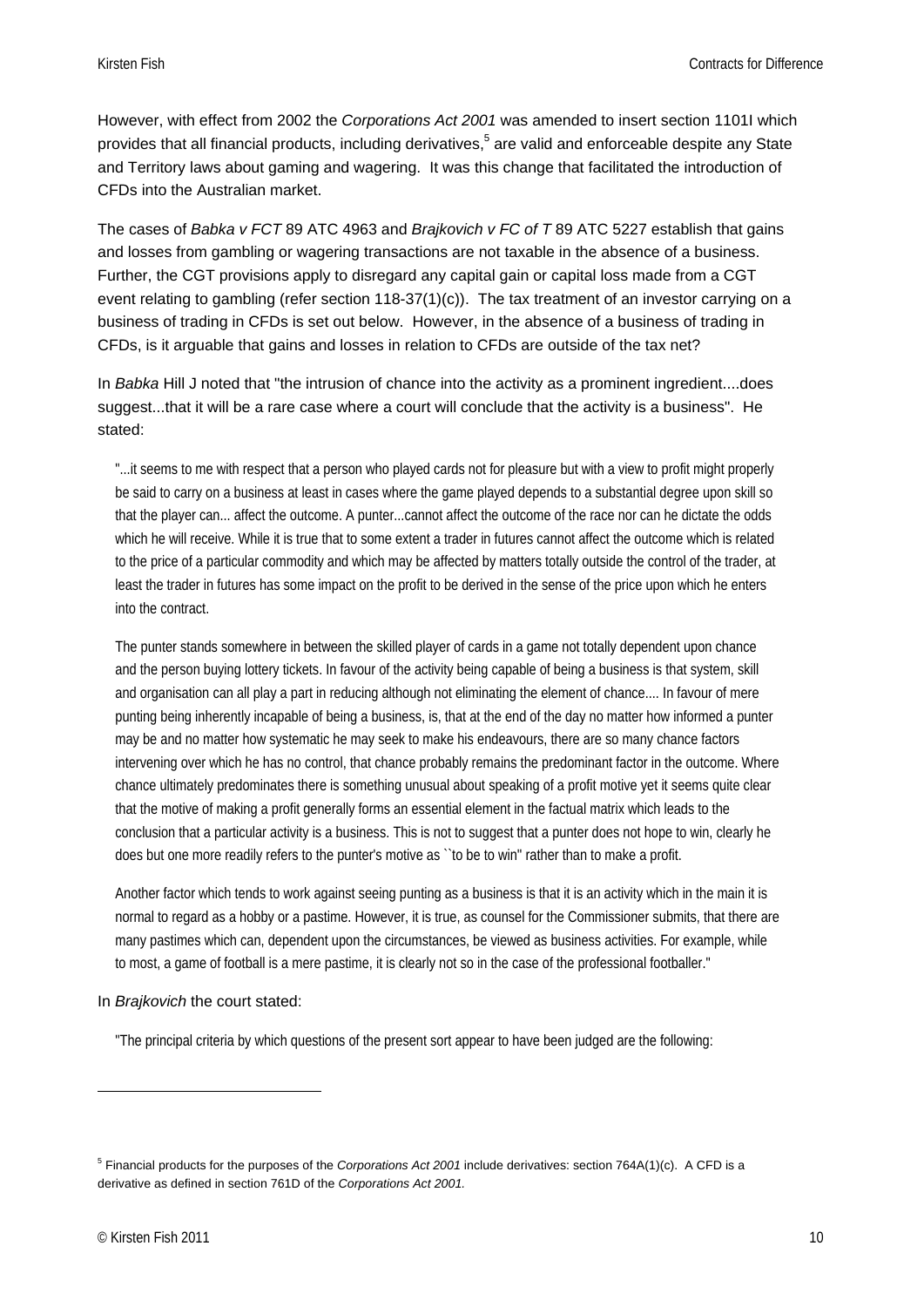Kirsten Fish Contracts for Difference

1. whether the betting is conducted in a systematic, organised and ``businesslike'' way;

2. its scale: i.e. the size of the wins and losses;

- 3. whether the betting is related to, or part of, other activities of a businesslike character, e.g. breeding horses;
- 4. whether the bettor appears to engage in his activity principally for profit or principally for pleasure;
- 5. whether the form of betting chosen is likely to reward skill and judgment or depends purely on chance;
- 6. whether the gambling activity in question is of a kind which is ordinarily thought of as a hobby or pastime.

...

On the question of skill and chance, some comment should be made. Gambling which involves a significant element of skill, for example a professional golfer's betting on himself, is more likely to have tax consequences than gambling on merely random events. It is difficult to imagine circumstances in which people in the latter category could be regarded as in a gambling business. Particularly is that so where the form of gambling chosen is such that the ``house'' takes a percentage, so that the overall result is necessarily a continual diminution of the collective funds of the customers... On the evidence, the proprietor of the game took a substantial profit each night, so that there was a probability that on any single night most of the players would lose; there must have been close to a certainty that a person playing as many times as the appellant did would lose in the end. In those circumstances, the profit motive which is characteristic of a business was present only in a theoretical way; any such motive must have been based on mere self-delusion.

.... in his punting and card-playing activities, the appellant was not engaged in any business. His evidence shows that he had from his youth a simple passion for gambling on a large scale; on the authorities, merely indulging that, without more, is not engaging in a business. And more as a matter of usage than logic, it may be said that the gambler who seeks to demonstrate that he is thereby a businessman has more to show by way of system and profit motive than those who engage in more conventionally ``commercial'' activities."

From these cases the Commissioner has in TR 2005/15 gleaned a "skill to chance" spectrum and a "recreational to commercial" spectrum. The Commissioner considers that investment in CFDs lies toward the skill end of the skill to chance spectrum, and the commercial end of the recreational to commercial spectrum.

#### In each of these cases, reference is made to futures traders. In *Babka*, as set out above, Hill J states:

"While it is true that to some extent a trader in futures cannot affect the outcome which is related to the price of a particular commodity and which may be affected by matters totally outside the control of the trader, at least the trader in futures has some impact on the profit to be derived in the sense of the price upon which he enters into the contract."

#### In *Brajkovich,* the Full Court states:

"...cases can be imagined in which activities of a gambling kind are carried on, perhaps quite successfully, in a chaotic way, bereft of either records or system. The same may be said, of course, of some businesses which are not ordinarily described as "gambling", such as trading in futures."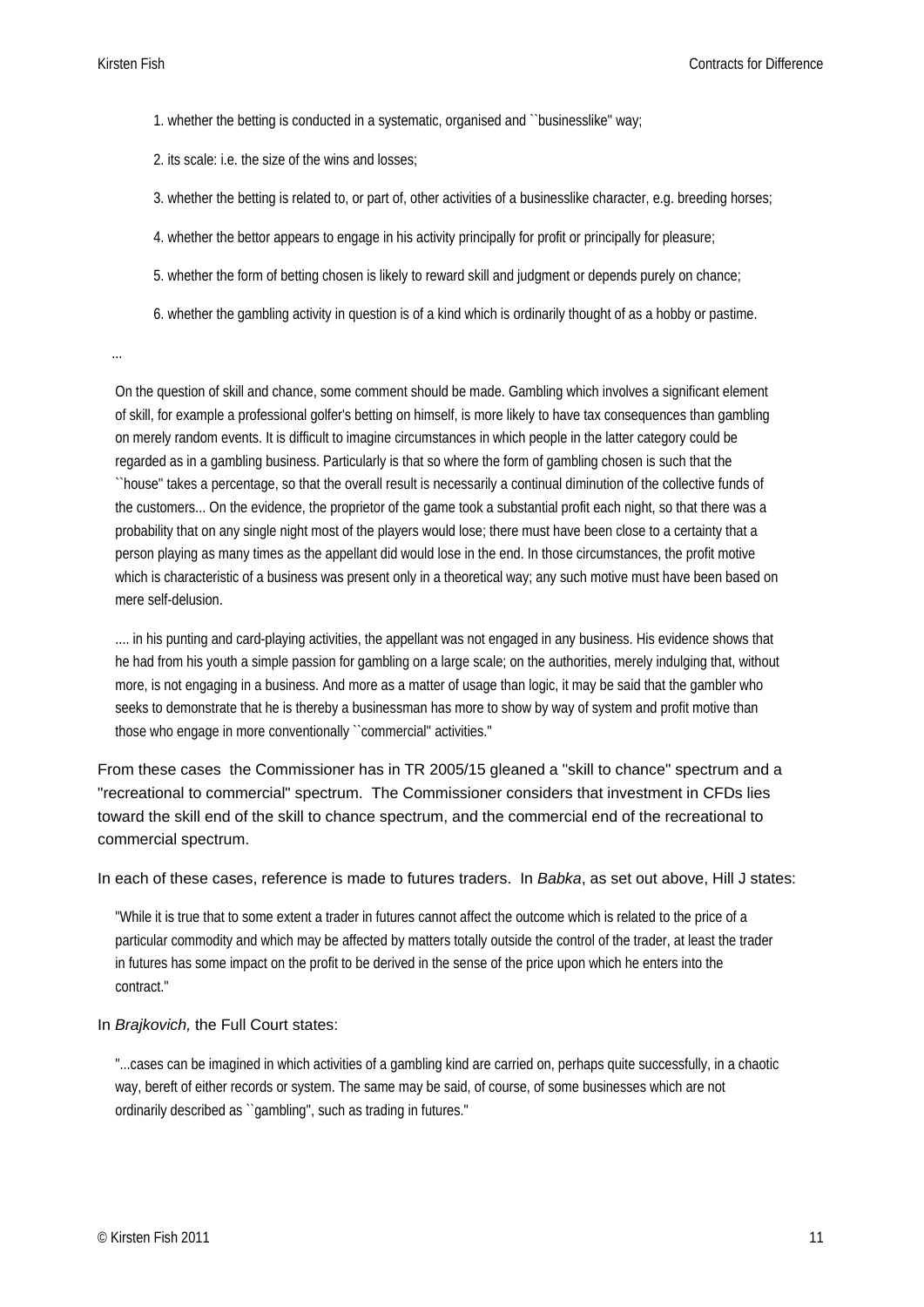Kirsten Fish Contracts for Difference

These statements indicate that trading in futures is at the "skill" end of the spectrum, rather than relying upon "chance".<sup>6</sup> The view of the Commissioner is therefore consistent to this extent with the authorities.

The Commissioner concedes that it is possible to envisage a circumstance where an investor in CFDs may fall within the 2 spectrums in such a way as to give rise to a conclusion that any gains or losses from the CFD arise from a gambling activity. In this respect, the Commissioner states that the only circumstances in which a taxpayer will be considered to have realised non-taxable gambling gains and losses from a CFD contract are circumstances in which the taxpayer:

- a. enters into CFDs only once, or very occasionally;
- b. has no expertise in the price of the underlying reference asset for the CFD;
- c. does not engage in any income producing activities of a character bearing some association or connection with the CFDs or the underlying reference asset; and
- d. who gambles in the ordinary recreational way and who has entered into the CFD as a part of that activity.

This last element of the criteria the Commissioner will apply to determine if gains or losses on a CFD trade are exempt gambling wins and losses does not appear to be supported by applicable case law. In particular, the Commissioner appears to have read down the cases in respect of which the issue of a gambling or gaming business was considered, and has determined that a taxpayer acquiring a CFD will escape taxation only where they have repetitious gambling activities that do not amount to a business. As discussed further below, an isolated transaction in the absence of other gambling activity is considered by the Commissioner to be taxable. Where the activities of the taxpayer amount to a business, the transactions will also be treated as taxable. It is only in the rare circumstance that a taxpayer enters into a one-off CFD transaction as part of a recreational "hobby" of gambling that the Commissioner will consider the gains and losses to be outside of the tax net.

Notwithstanding the narrow scope of arrangements falling within the gambling exception outlined in TR 2005/15, the ATO has issued at least 1 private binding ruling (PBR 93169) confirming that the CFD transactions entered into by the relevant taxpayer in that instance were recreational gambling, and therefore not taxable under sections 6-5, 15-15 or the CGT provisions. In that instance the ATO considered that, while the taxpayer intended to make a profit:

- a. the taxpayer did not have a business plan and did not operate or organise the activity in a business-like manner;
- b. the taxpayer kept very basic records;
- c. the taxpayer had another occupation;
- d. decisions were made based on information from the newspapers;

<sup>&</sup>lt;sup>6</sup> It is noted that deliverable futures contracts are, in any event, outside of the ordinary definition of gaming and wagering contracts.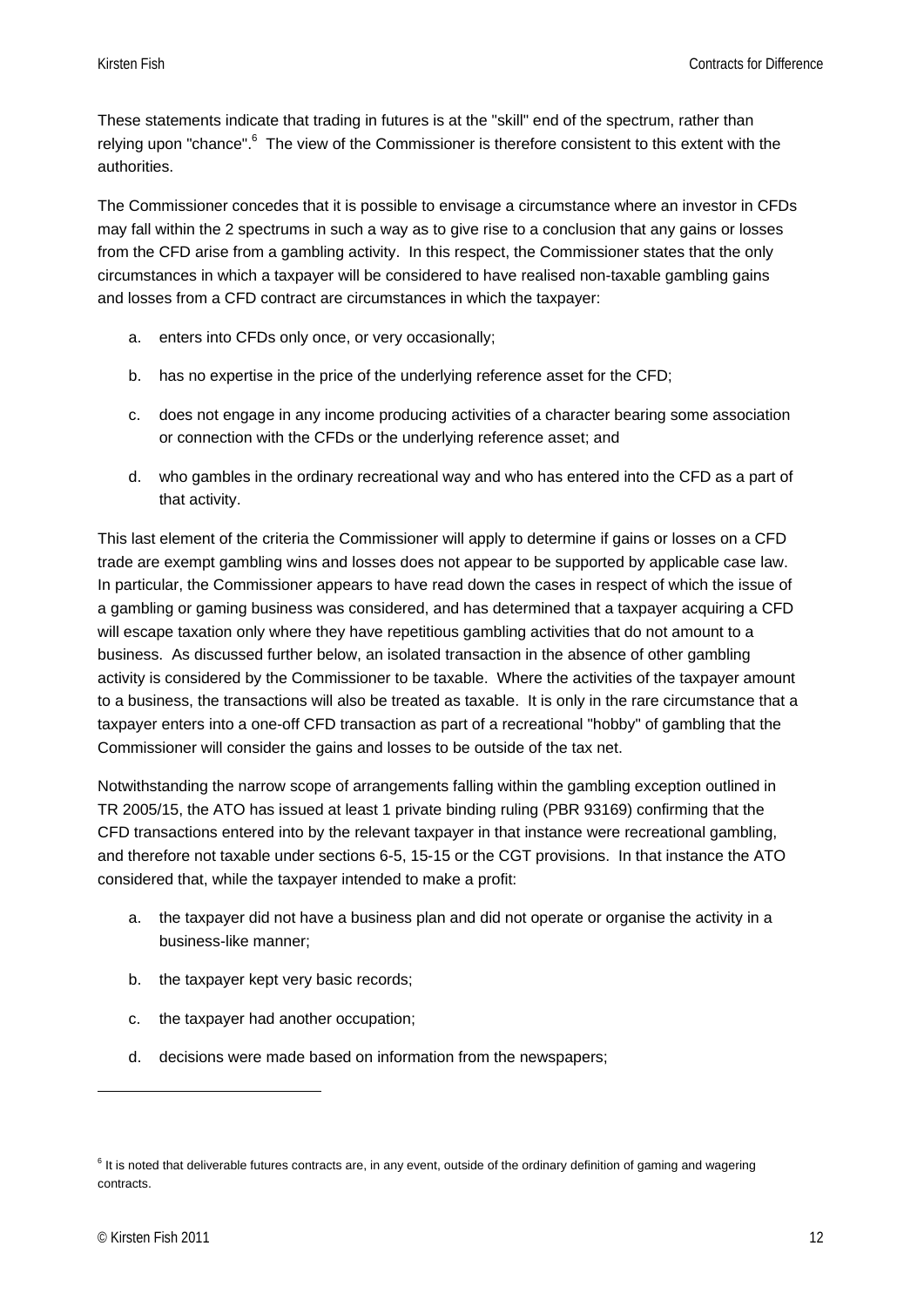- e. an initial time commitment of 1-2 hours per day, but this diminished when the taxpayer was unsuccessful and the time spent was "mood based", if the taxpayer "felt like it"; and
- f. the taxpayer stated that trading was something he had "always wanted to do", and he "took a punt".

#### On these facts, the ATO concluded that:

"even though there is an essential commerciality in trading CFD's, the manner in which you undertook the activity was more in the realm of recreation rather than a profit making undertaking / plan.

Your 'having a go' at trading CFD's and 'taking a punt' changes the nature of your activity to that of a recreation involving chance and the characteristics of gambling.

Therefore any gain made from your CFD trades will not be assessable under section 15-5 (sic.) of the ITAA 1997 and any loss will not be deductible under section 25-40".

The ATO also concluded that any capital gain or loss will be disregarded under section 118-37(1)(c).

This decision does not refer to the taxpayer not having any other trading experience, it implies that the taxpayer entered into CFD transactions more than "only once or very occasionally" during the period of trade, and does not establish that the taxpayer was carrying on any other gambling activities. The decision shows that the determination of whether a CFD transaction or transactions is gambling may not be made on a strict application of the test set out in TR 2005/15.

However, it is also interesting to note that the decision in this instance was based upon the taxpayer not having a profit making purpose, and not on the basis that the CFD trade was not a commercial transaction. This is discussed further below.

### 4.2 Carrying on a business of trading CFDs

#### 4.2.1 Carrying on business

Where an investor enters into a CFD in the ordinary course of carrying on a business any profits will be brought to account as assessable income under section 6-5. Conversely, any losses should be deductible under section 8-1.

The Commissioner in TR 2005/15 has stated that the question of whether a business is carried on will be a question of fact to be determined in light of all of the surrounding circumstances. The Commissioner seeks to apply the tests set out in *TR 97/11 Income Tax: am I carrying on a business of primary production* outlining the following indicia of a business (TR 97/11 paragraph 18):

| Indicators which suggest a<br>business is being carried on           | Indicators which suggest a<br>business is not being carried on                |
|----------------------------------------------------------------------|-------------------------------------------------------------------------------|
| a significant commercial activity                                    | not a significant commercial activity                                         |
| purpose and intention of the<br>taxpayer in engaging in the activity | no purpose or intention of the<br>taxpayer to carry on a business<br>activity |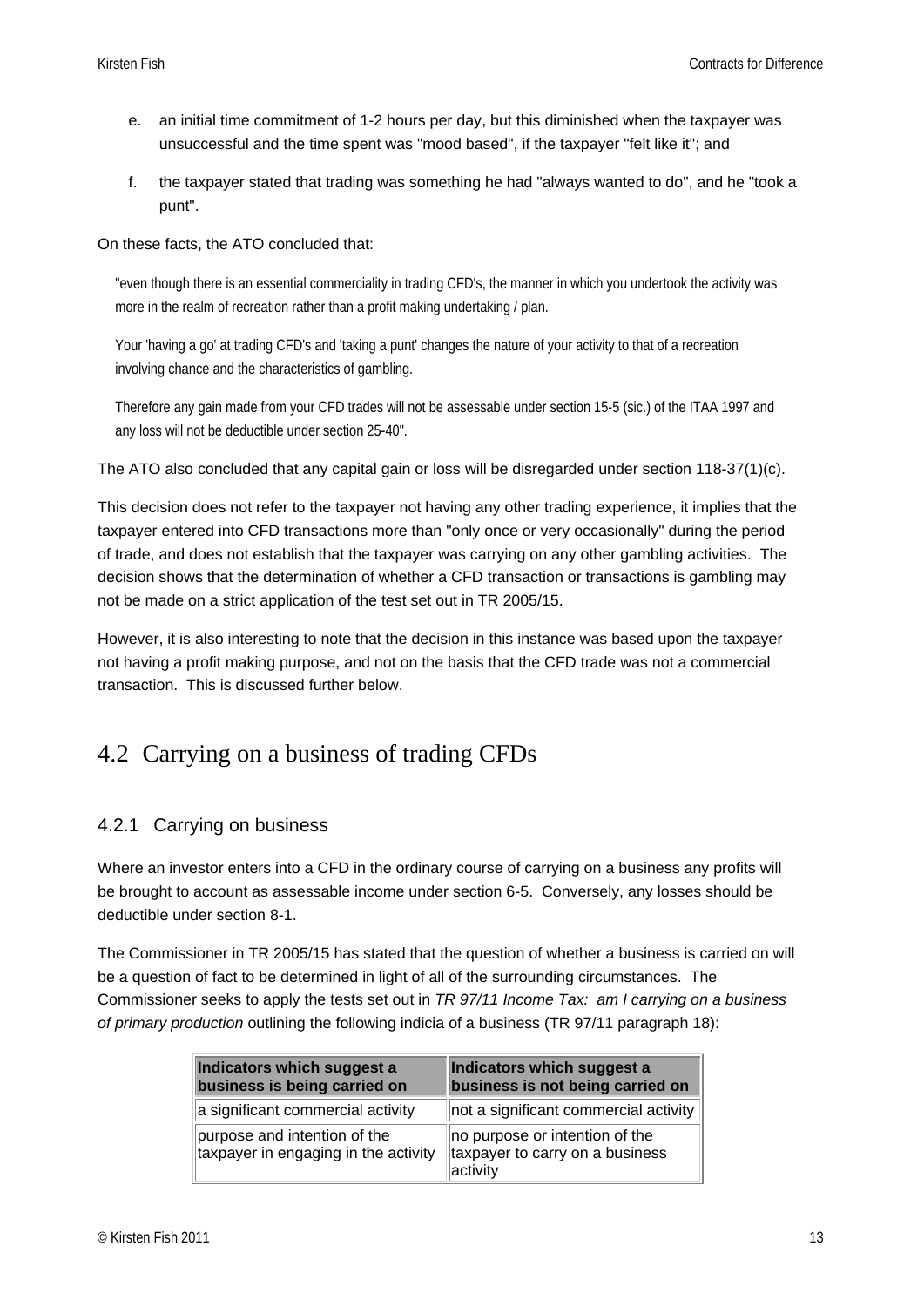| an intention to make a profit from<br>the activity                                                     | no intention to make a profit from<br>the activity                                                                               |
|--------------------------------------------------------------------------------------------------------|----------------------------------------------------------------------------------------------------------------------------------|
| the activity is or will be profitable                                                                  | the activity is inherently unprofitable                                                                                          |
| repetition and regularity of activity                                                                  | little repetition or regularity of<br>activity                                                                                   |
| activity is carried on in a similar<br>manner to that of the ordinary trade                            | activity carried on in an ad hoc<br>manner                                                                                       |
| activity organised and carried on in<br>a businesslike manner and<br>systematically - records are kept | activity not organised or carried on<br>in the same manner as the normal<br>ordinary business activity - records<br>are not kept |
| size and scale of the activity                                                                         | small size and scale                                                                                                             |
| not a hobby, recreation or sporting<br>activity                                                        | a hobby, recreation or sporting<br>activity                                                                                      |
| a business plan exists                                                                                 | there is no business plan                                                                                                        |
| commercial sales of product                                                                            | sale of products to relatives and<br>friends                                                                                     |
| taxpayer has knowledge or skill                                                                        | taxpayer lacks knowledge or skill                                                                                                |

#### This test generally reflects the test applied in *Martin* v *FC of T* (1952) 10 ATD 37:

"The test is both subjective and objective: it is made by regarding the nature and extent of the activities under review, as well as the purpose of the individual engaging in them, and... the determination is eventually based on the large or general impression gained." (at page 39)

It is also reflective of the decisions in share trading cases including *Case* X86 90 ATC 621, applied in *Shields v Deputy FCT* (1991) 41 ATR 1042 and *Smith and Commissioner of Taxation* [2010] AATA 576:

"The question is therefore essentially one of fact. In deciding this issue the case law has established the following factors as generally relevant considerations:

- (a) the nature of the activities and whether they have the purpose of profit- making;
- (b) the complexity and magnitude of the undertaking;
- (c) an intention to engage in trade regularly, routinely or systematically;
- (d) operating in a business-like manner and the degree of sophistication involved;
- (e) whether any profit/loss is regarded as arising from a discernible pattern of trading;
- (f) the volume of the taxpayer's operations and the amount of capital employed by him;

and more particularly in respect of share traders:

- (a) repetition and regularity in the buying and selling of shares;
- (b) turnover;
- (c) whether the taxpayer is operating to a plan, setting budgets and targets, keeping records;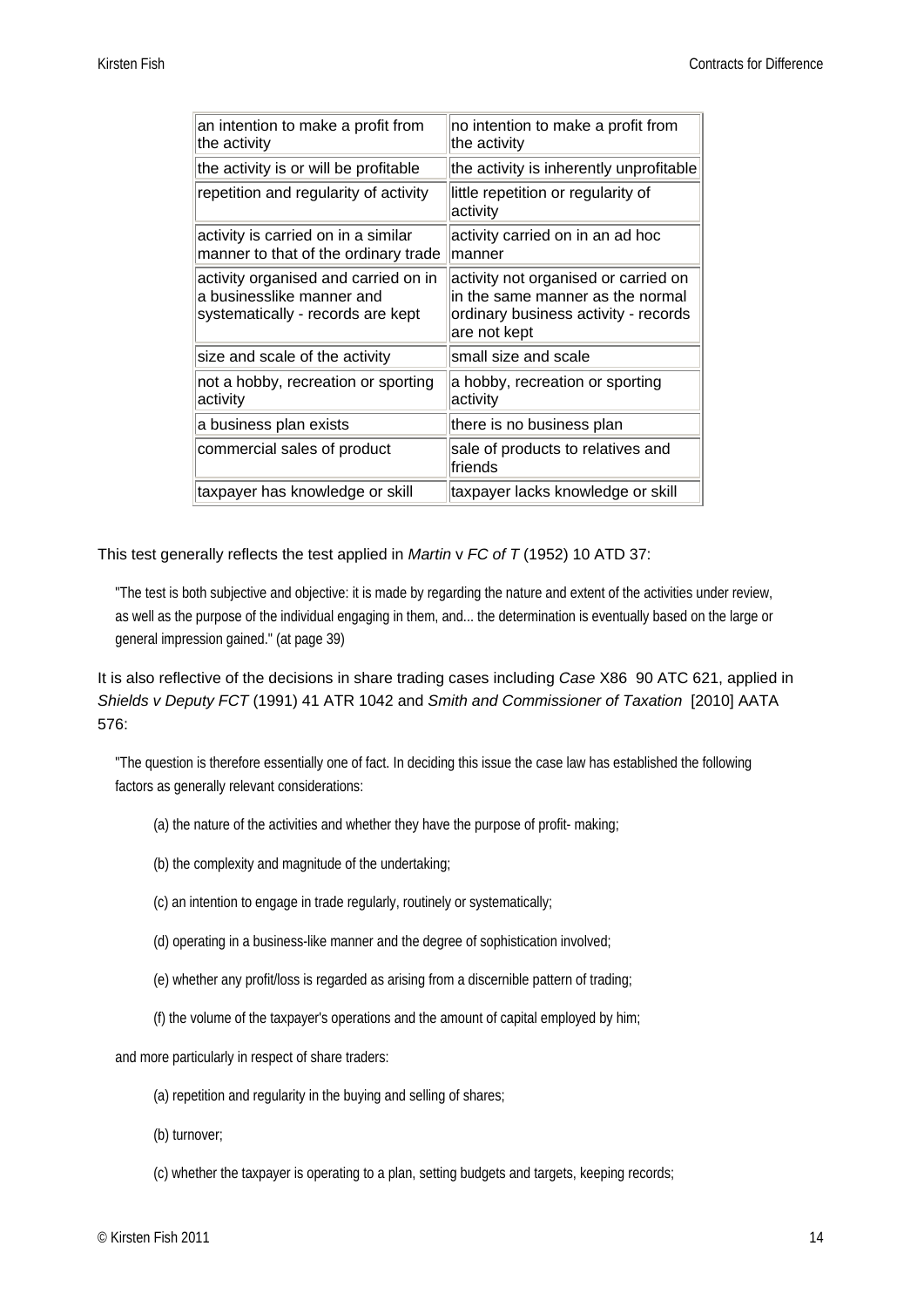(d) maintenance of an office;

- (e) accounting for the share transactions on a gross receipts basis;
- (f) whether the taxpayer is engaged in another full-time profession."

When considering whether an investor is carrying on a business of trading in CFDs, the Commissioner will consider the abovementioned factors. Where the relevant activity is significant in terms of repetition, regularity of trading, and amounts invested, the Commissioner may conclude that any gains from the investor's CFD trading should be brought to account under section 6-5 as ordinary income derived from the carrying on of a business. Similarly, any losses should be allowable as a deduction.

Whether the gross payments under the CFD, or the net of all amounts, are brought to tax will depend upon the terms of the relevant CFD arrangement. As noted above, some CFDs provide for closeout on a daily basis. In the case of these arrangements, it is possible that gains and losses, including mark-to-market changes, will be brought to account on a daily basis. Other arrangements may provide contractually for no payments to be made until close out of an open position. In practice, as noted in TR 2005/15, most CFDs are for short periods of time, and the timing of recognition of gains and losses will only be relevant where a CFD is held open over financial year end.

#### 4.2.2 Trading stock provisions

It is noted that CFDs will not be brought to account under the trading stock provisions of the Act.

Trading stock is defined in section 70-10 to include "anything produced, manufactured or acquired that is held for the purposes of manufacture, sale or exchange in the ordinary course of a business...but does not include a Division 230 financial arrangement".

As set out above, an investor in CFDs does not dispose of the CFDs by way of sale, but rather by entering into an equal and offsetting CFD transaction with the CFD provider. As a result, CFDs will not be brought to account under the trading stock provisions on acquisition, closeout or year end. Whilst not addressed in TR 2005/15, this outcome is consistent with the Commissioner's view in relation to futures transactions (refer *IT 2228 Income Tax: Futures Transactions*) and exchange traded options (refer *ATOID 2004/526 Income Tax: Option Trading*) settled in the same manner.

#### 4.2.3 Non-commercial loss rules

Under the non-commercial loss rules in Division 35, an individual taxpayer carrying on a business alone or in partnership will be required to quarantine losses to the particular business activity. An exception to this rule is provided where the individual meets both the income requirement and one of 4 business activity tests.

As a consequence of these provisions, an individual who incurs a loss in carrying on a business will only be allowed to apply that loss against other non-business income of the individual where:

a. the individual's adjusted taxable income is less than \$250,000; and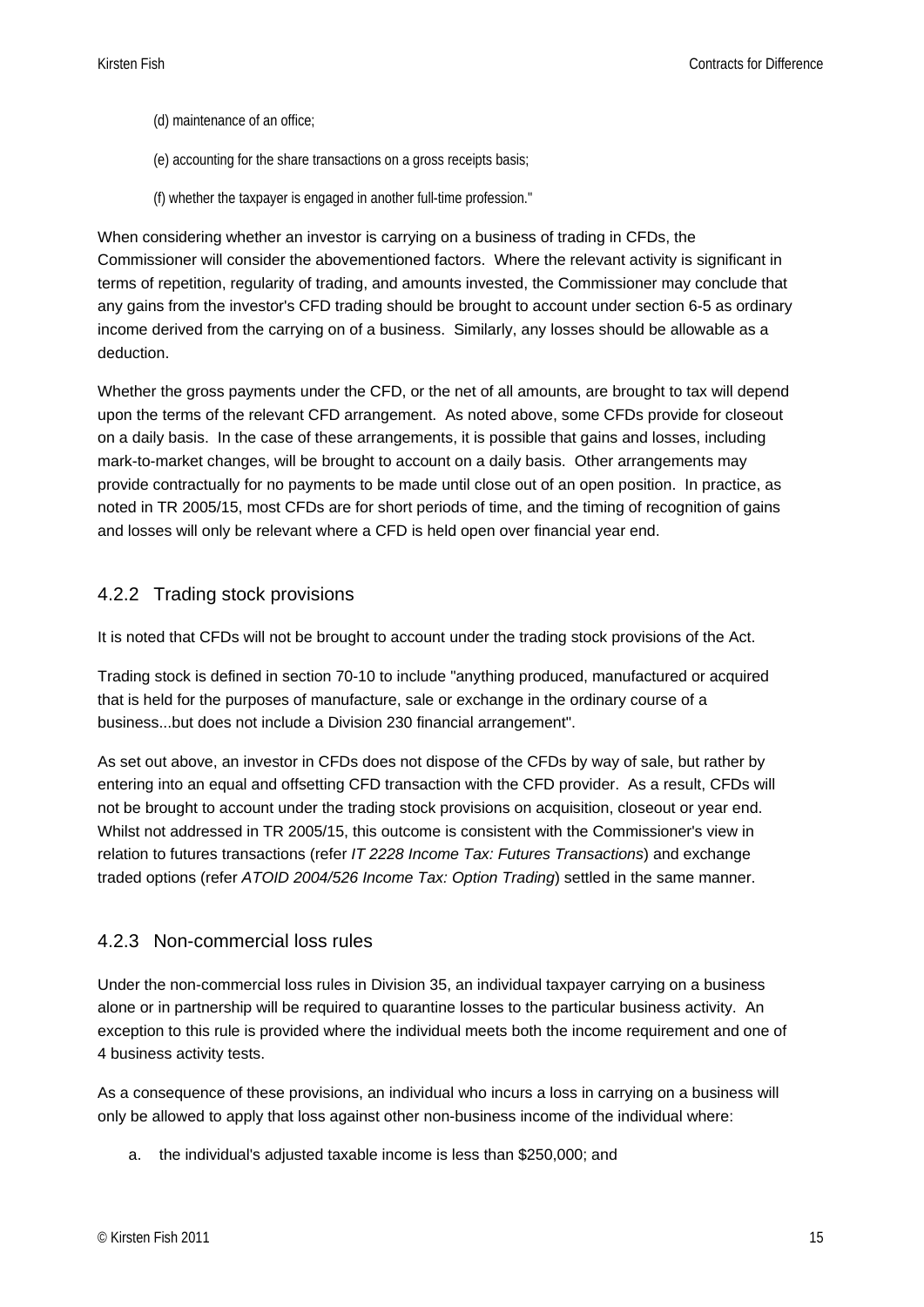- b. one of the following is satisfied:
	- i. the assessable income from the business activity for the income year is at least \$20,000; or
	- ii. the activity produced a profit in 3 of the last 5 income years; or
	- iii. the reduced cost base value of real property or interests in real property used on a continuing basis to carry out the activity is at least \$500,000; or
	- iv. the reduced cost base of any other assets used on a continuing basis to carry on the activity is at least \$100,000 (refer sections 35-10 to 35-45).

If the above tests are not satisfied (and the Commissioner has not exercised his discretion), the individual will be entitled to carry the loss forward to be offset against other income from the same business activity in future income years.

As a consequence, while an individual carrying on business in trading CFDs may be entitled to a deduction under section 8-1 for any losses suffered, these provision may operate to deny the investor a deduction where the overall result of their activity produces a loss. This will be particularly important to investors who cease trading CFDs as a result of the incurrence of losses as the provisions may prevent such losses from ever being recouped.

### 4.3 Business operation or commercial activity for profit

Where an investor does not display the indicia of a business, the Commissioner nevertheless considers that any gain or loss in respect of a CFD should be brought to account under sections 6-5 and 8-1 respectively where the gain or loss is made in a business operation or commercial transaction for the purpose of profit making.

As set out in *TR 92/3 Income Tax: whether profits on isolated transactions are income*, and relying on *FCT v The Myer Emporium Ltd (Myer)* (1987) 163 CLR 199, a profit from an isolated transaction is generally income when:

- a. the intention or purpose of the taxpayer in entering into the transaction was to make a profit or gain; and
- b. the transaction was entered into, and the profit was made, in the course of carrying on a business or in carrying out a business operation or commercial transaction.

#### 4.3.1 Profit making purpose

In this respect it is not the subjective intention of the taxpayer that is relevant, but rather the intention determined by an objective consideration of all of the surrounding facts and circumstances.

In relation to CFDs the Commissioner considers that speculative transactions may be taxable if the surrounding circumstances evidence a profit-making intention (at paragraph 29). As referred to in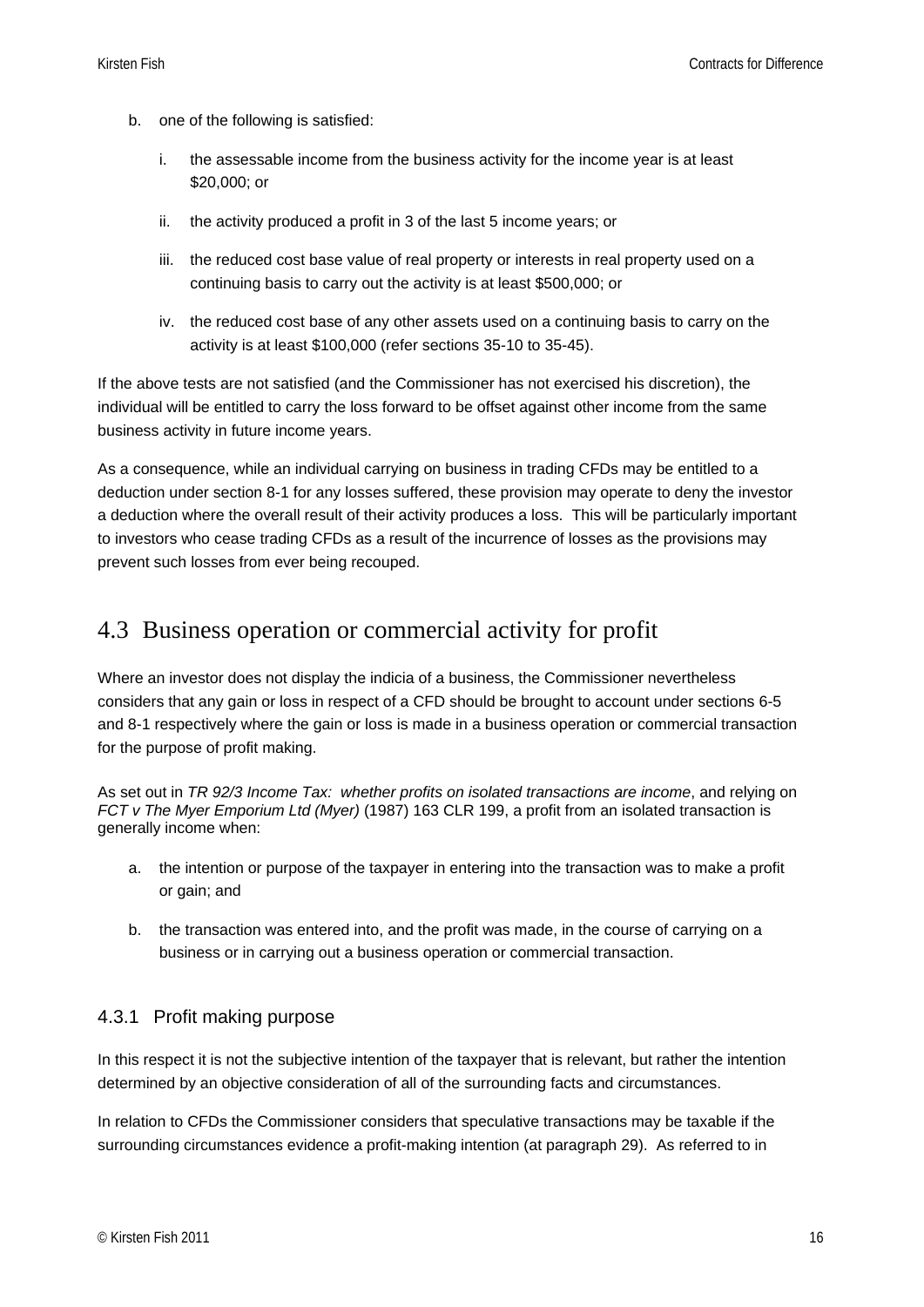#### paragraph 33 of TR 2005/15, some reliance may be placed on the cases considering speculation in futures:

"The arrangements entered into for the applicant were based upon futures contracts for purchase and sale of United States Treasury Bonds for equal values so that the applicant was not at any time exposed to any risk of having to accept or supply Treasury Bonds. The arrangements by their very nature, although based upon buying and selling of bonds in the future, depended upon movement in market yield rates in such a way that the applicant would obtain a margin in those market rates and thereby achieve a profit.

........

**Only one purpose for entering into these arrangements is apparent on the facts and that was to derive a profit from trading on the margins or differentials of the yields on the different series Treasury Bonds**. This is not to say that the applicant was trading in options because clearly he was not. He was trading on an expectation that bond yields would move over a period of time in such a way so as to create a profitable margin in respect of the futures contracts to which his arrangements related. **No other objective purpose could be attributed to the transactions**. The essential character of the loss is that of losses incurred in the course of speculating for the purpose of making a profit and thereby deriving assessable income. In these circumstances there is only one possible conclusion and that is that the losses are losses within the first positive limb of sec. 51(1)." (*Case X47* 90 ATC 382, emphasis added)

[In relation to whether a loss relating to a Share Price Index futures transaction was deductible] "I find as a matter of fact that this was an isolated transaction, that it was speculative in nature but that it relied on skill and judgment and, further, that it relied on the organised application of that judgement. I find that the profit was made by committing the original stake to the income-earning process. It might be thought that, in the context of the large loss in this case, the skill and judgment criterion lies strangely. If it had been mere bad fortune which caused the applicant's loss then, other things being equal, it would not be deductible as a wagering loss but, since it did so depend on his judgment, a judgment which turned out to be wrong, it is thereby rendered deductible." (*Case X85* 90 ATC 615)

This latter discussion in *Case x85* again raises the dichotomy between skill and chance, concluding that where a speculative transaction relies for its success on the application of skill and judgement it will be treated as taxable (or deductible in the case of a loss) but where the outcome results from mere "fortune", the profits or losses will be treated as having resulted from a wager and will not be assessable or deductible. That is, the application of skill and judgement indicates an objective profit making purpose.

#### 4.3.2 Business operation or commercial transaction

For a transaction to be considered a business operation or a commercial transaction, the Commissioner considers it sufficient for the transactions to have a commercial character.

A transaction or operation will have the character of a business operation or commercial transaction if the transaction or operation would constitute the carrying on of a business except that it does not occur as part of repetitious or recurring transactions or operations. As set out in paragraph 13 of TR 92/3, the Commissioner will consider the following factors when determining whether a transaction amounts to a business operation or commercial transaction (paragraph 13):

- a. the nature of the entity undertaking the operation or transaction;
- b. the nature and scale of other activities undertaken by the taxpayer;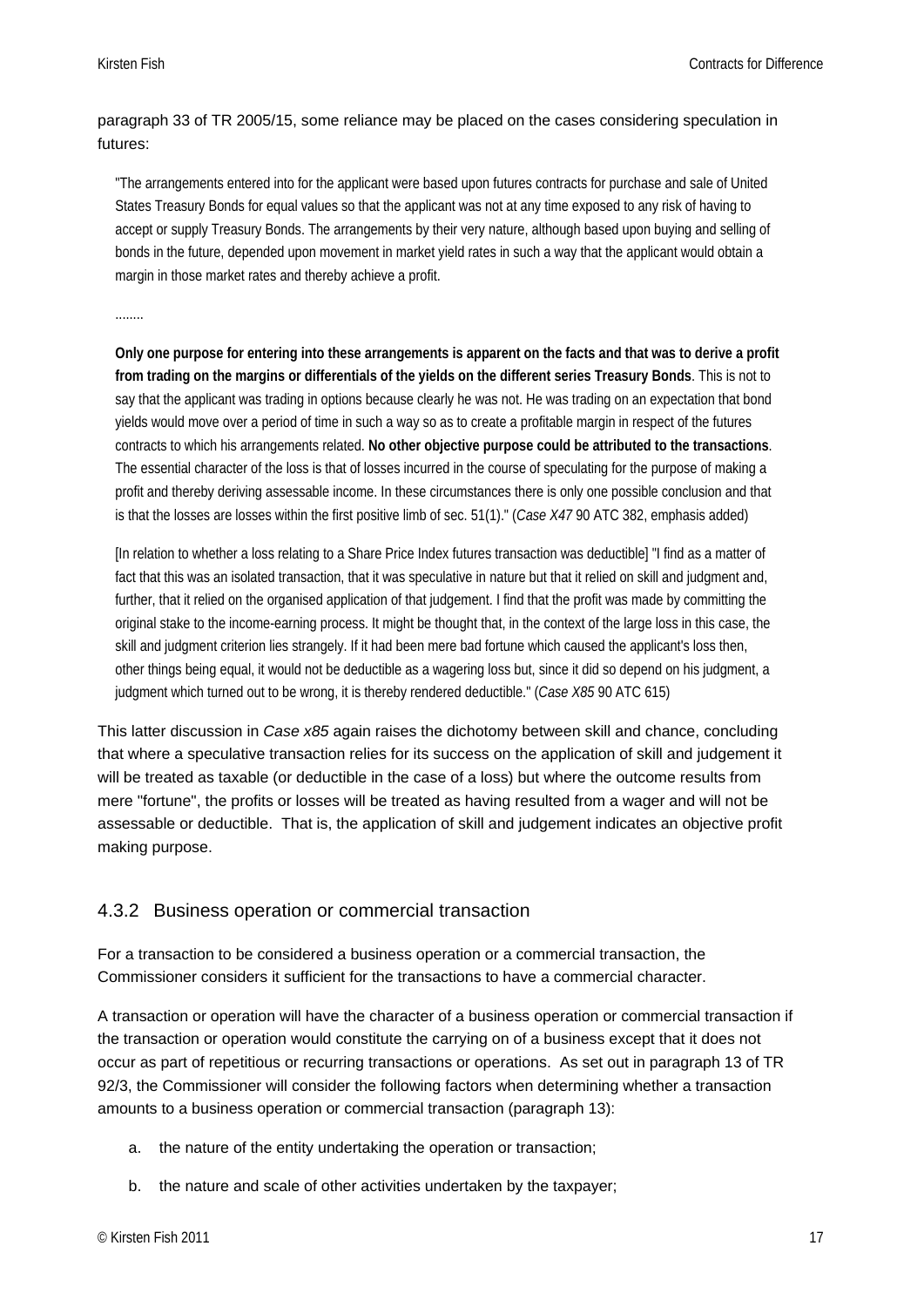- c. the amount of money involved in the operation or transaction and the magnitude of the profit sought or obtained;
- d. the nature, scale and complexity of the operation or transaction;
- e. the manner in which the operation or transaction was entered into or carried out;
- f. the nature of any connection between the relevant taxpayer and any other party to the operation or transaction;
- g. if the transaction involves the acquisition and disposal of property, the nature of that property; and
- h. the timing of the transaction or the various steps in the transaction.

The Commissioner does not draw any conclusions in TR 2005/15 as to whether entry into and close out of a CFD is a commercial transaction. Rather, the Ruling states at paragraphs 11, 19, and 26 that *if* a CFD is entered into with a profit making purpose in a commercial transaction, the gain or loss will be assessable or deducible even though not an incident of carrying on a business.

Further, in TR 2005/15 the Commissioner does not seek or attempt to apply the principles outlined above as relevant to the determination of whether a transaction is a commercial one. The Commissioner considers at paragraph 23 of TR 2005/15 that speculating in financial risk can be characterised as commercial. This view is based on the comments of Lord Donaldson MR in *City Index v Leslie* [1991] 3 All ER 180; [1992] QB 98 that the activity of speculators contributes towards the efficient operation of commodity and financial markets that exist to meet real commercial needs of those who trade in them. This implies that a different consideration is relevant in relation to CFDs, namely, whether the CFD is by its very nature a commercial transaction. However, the Ruling does not go so far as to conclude that a CFD of itself will be a commercial transaction.

In this respect it is interesting to consider the Commissioner's approach to profits derived from share trading activity. ATOID 2001/746 relates to the activities of a taxpayer deriving income from share and securities trading. In that case the ATO determined that the activities of the taxpayer were conducted in a similar manner to that of an investor or speculator. The ATO concluded that "as the activity does not amount to the carrying on of a business, income derived is not assessable under section 6-5".

ATOID 2001/746 reflects the ATO's decisions in many private binding rulings.<sup>7</sup> In those rulings the ATO has determined whether the taxpayer is either a share trader or an investor or speculator. Where the latter conclusion is drawn, the gains and losses of the taxpayer are treated giving rise to capital gains and losses only, notwithstanding a conclusion reach by the ATO in each case that the taxpayer had a profit making purpose. No consideration is given in those private binding rulings to whether the transaction is an isolated transaction that is a commercial transaction.

The answer may lie in the contradistinction of a commercial transaction carrying out a profit making scheme with the mere realisation of an asset. The High Court in *Myer* stated:

<sup>7</sup> For example, PBR numbers 1011389157918; 1011431195402; 1011342793798; and 1011455693416.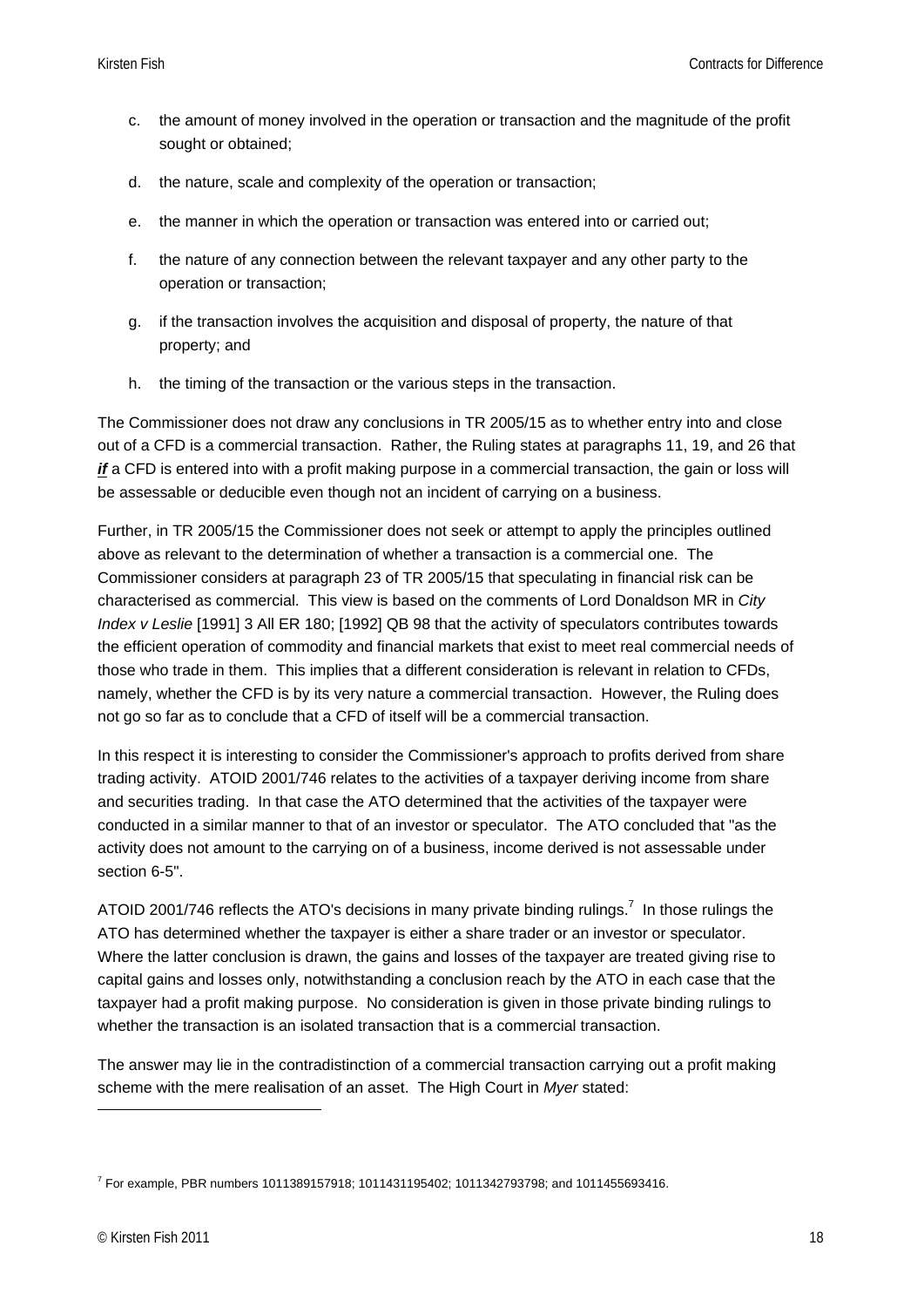Kirsten Fish Contracts for Difference

"over the years this Court, as well as the Privy Council, has accepted that profits derived in a business operation or commercial transaction carrying out any profit-making scheme are income, whereas the proceeds of a mere realization or change of investment or from an enhancement of capital are not income; *Ruhamah Property Co. Ltd.* v. *F.C. of T.* (1928) 41 C.L.R. 148 at pp. 151-152, 154; *McClelland* v. *F.C. of T.* 70 ATC 4115 at pp. 4120-4121; (1970) 120 C.L.R. 487 at pp. 495-496; *London Australia Investment Co. Ltd.* v. *F.C. of T.* 77 ATC 4398 at pp. 4402-4403; (1977) 138 C.L.R. 106 at pp. 115-116; and see *Whitfords Beach*.

The proposition that a mere realization or change of investment is not income requires some elaboration. First, the emphasis is on the adjective "mere" (*Whitfords Beach,* at ATC pp. 4046-4047; C.L.R. p. 383). Secondly, profits made on a realization or change of investments may constitute income if the investments were initially acquired as part of a business with the intention or purpose that they be realized subsequently in order to capture the profit arising from their expected increase in value - see the discussion by *Gibbs* J. in *London Australia,* at ATC pp. 4403-4404; C.L.R. pp. 116-118. It is one thing if the decision to sell an asset is taken after its acquisition, there having been no intention or purpose at the time of acquisition of acquiring for the purpose of profit-making by sale. Then, if the asset be not a revenue asset on other grounds, the profit made is capital because it proceeds from a mere realization. But it is quite another thing if the decision to sell is taken by way of implementation of an intention or purpose, existing at the time of acquisition, of profit-making by sale, at least in the context of carrying on a business or carrying out a business operation or commercial transaction."

It may be inferred from the decisions of the ATO in the private binding rulings that a share trader that does not carrying on a business does not enter into a "commercial transaction" at any time. As a result, notwithstanding that at the time of acquisition of an asset there is an intention to profit from resale, the acquisition and disposal transaction is not inherently a commercial one and rather is the "mere" realisation of the taxpayer's asset.

In contrast, the ATO has concluded in a number of rulings relating to CFDs that a taxpayer who is not carrying on a business of trading in CFDs does enter into those CFDs as a business operation or commercial transaction.<sup>8</sup> Even in private binding ruling 93169 (referred to above) where the taxpayer was treated as gambling, the ATO concluded that there is an essential commerciality in trading CFDs and the taxpayer was only outside of the tax net because he or she did not carry out the activity in a profit making way.

It is difficult to reconcile the decisions. In the edited versions of the private binding rulings where the conclusion is reached that the non-business taxpayer is taxable under section 6-5 there is no analysis of why the CFDs are a part of a commercial transaction. In fact, this finding is reached notwithstanding the fact that the relevant taxpayers:

- a. had no experience in trading;
- b. based their decisions on basic market information;
- c. had only a moderate amount of capital invested;
- d. had another occupation; and

<sup>&</sup>lt;sup>8</sup> Refer PBR numbers: 58910; 65186; 66107; 71903; and 78449.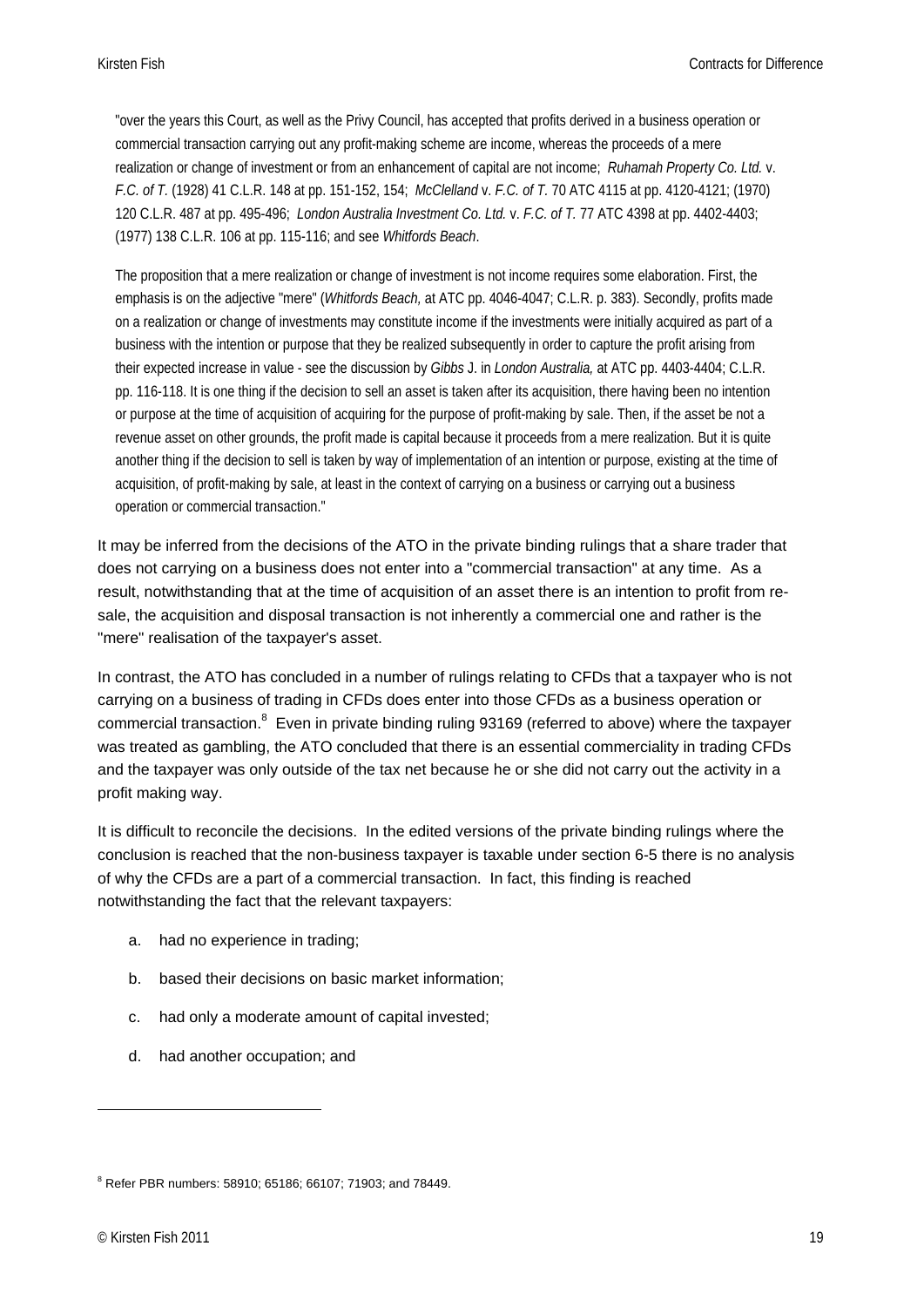e. had no investment strategy or business plan other than hoping to make a profit.

When these facts are compared with the relevant factors for consideration outlined above, one would expect a conclusion that the transaction is not in fact commercial.

A CFD is productive only of a gain or loss on realisation, and as a result a conclusion may be drawn that an investor with a purpose of profit making will enter into a CFD transaction with the intention of realising that profit by close out. A CFD does not appear to be an asset capable of "mere realisation" in the ordinary sense. As a consequence, the ATO appears to conclude that, due to the nature of CFDs as giving exposure to underlying financial risk, unless the investor shows that they had no profit making purpose, the CFD will be treated as a commercial transaction and subject to tax on revenue account. It appears that the only opportunity for an investor to escape taxation under section 6-5 is show that they did not have the requisite purpose, to prove to the ATO that they were gambling. That is, in most instances, the ATO concludes that the CFD trade is, in and of itself, a commercial transaction.

In contrast, the ATO appears to consider that unless the activities of a share trader amounts to the carrying on of a business of trading in shares and other securities, the acquisition of shares with the intention to profit on their re-sale will not be sufficient to stamp the transaction as one giving rise to an amount of income. Such a transaction will be considered a "mere realisation" and does not appear to be considered to qualify as the carrying out of a commercial transaction.

In any event, where the Commissioner considers that the taxpayer has entered into a profit making undertaking or plan, the amount may be brought to account as statutory income under section 15-15 as discussed further below. As a result the conclusion as to whether or not a CFD is a "commercial transaction" in the required sense becomes less relevant.

### 4.4 Isolated profit

Section 15-15 provides that a profit arising from the carrying on or carrying out of a profit making undertaking or plan that is not otherwise assessable income under section 6-5 will be included in the assessable income of a taxpayer.

A loss arising from the carrying on or carrying out of a profit making undertaking or plan will be deductible under section 25-40 if a profit from such a plan would have been assessable as income as referred to above.

No amount is included in assessable income or allowable as a deduction under these sections in respect of the "sale" of property acquired on or after 20 September 1985. As discussed above, as CFDs are not capable of transfer, this carve out will have no application in this context.

In TR 2005/15 the Commissioner refers to *Antlers Pty Ltd (in Liq) v FC of T* 97 ATC 4201, which concluded that "it is important to examine carefully, not only the taxpayer's declarations of intention, but also the objective facts, especially as they existed at the time of purchase, in order to glean the taxpayer's purpose" (at 4201). The Commissioner concludes that "part of the objective factual matrix is that the transactions are the purchase of financial risk - something with a significant commercial flavour - by means of a contract productive only of a gain or loss" (at paragraph 37).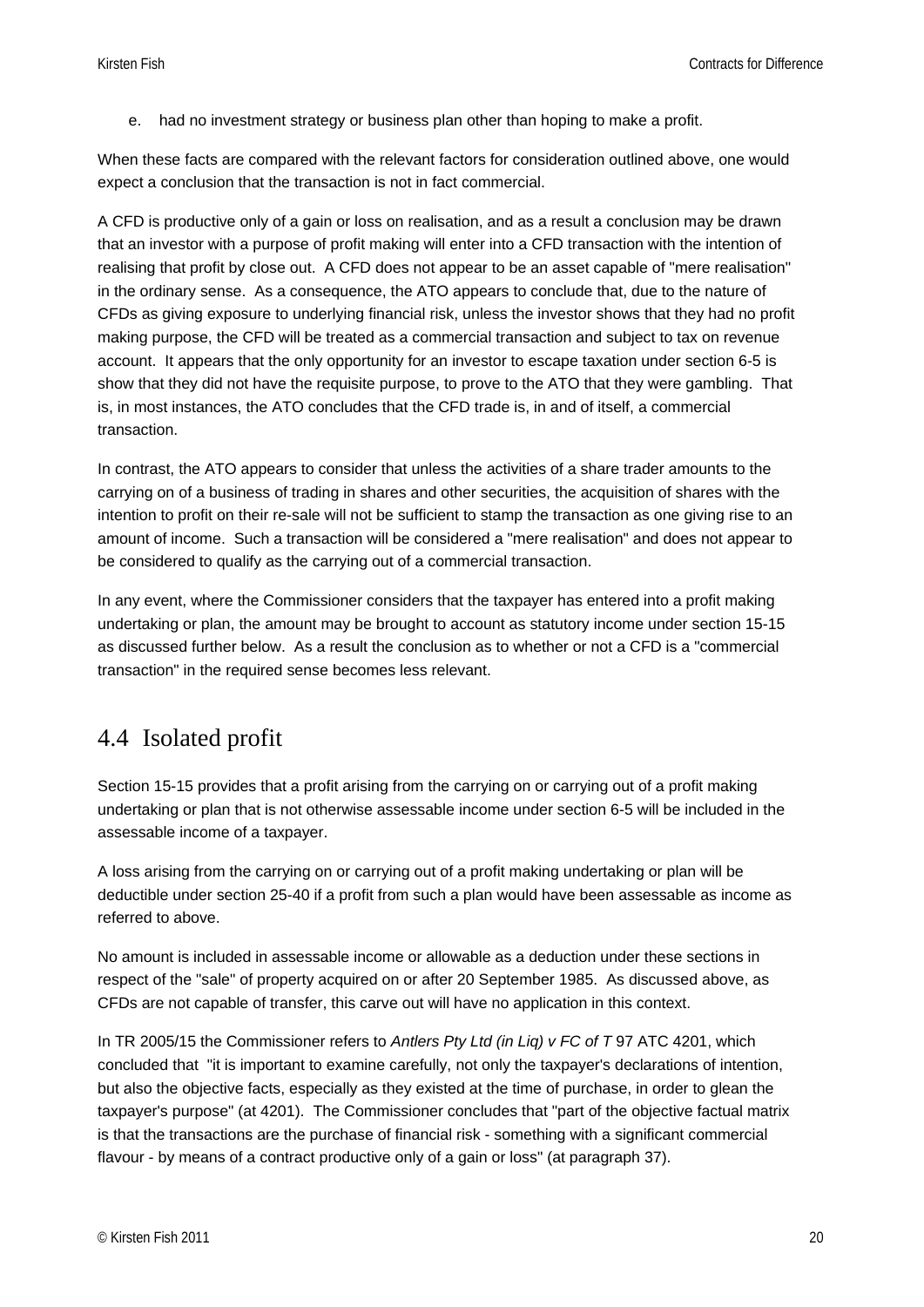The Commissioner considers that "there is some, though limited, scope for section 15-15 to operate where section 6-5 does not apply" (at paragraph 38).

As discussed above, where the facts establish that a taxpayer does not enter into a CFD for the purposes of making a profit, a gain or loss will not be caught as ordinary income, nor will it be brought to account under section 6-5. In TR 2005/15, the Commissioner sets out a limited range of circumstances in which a taxpayer will not be considered to have entered into a CFD with a purpose of profit making. As set out above, in practice this test may not have been applied as strictly as set out in the ruling. The Commissioner states in paragraph 39 that the comments in *McLelland v FCT* (1970) 120 CLR 487, that a successful wager would not come within the predecessor of section 15- 15, are correct if confined to the sorts of gambling outside of the tax net due to their position on the skill to chance and private to commercial spectrum. However the Commissioner considers that those statements do not apply to contracts in the legal form of a bet where the underlying risk is financial.

Whilst it is evident that the ATO has in fact applied the test in *McLelland* without such restriction and has found that an investment in CFDs can constitute a gambling activity not subject to tax under section 15-15, a consideration of where the investor in CFDs fits in the skill to chance and recreational to commercial spectrum will need to be considered in all cases.

### 4.5 Capital gains tax

Is there scope for the application of the CGT provisions where an investor is found not to be carrying on a business and to have no profit making purpose?

The Commissioner's view, found in paragraph 41 of TR 2005/15 is that "a financial contract for differences would be entered into with either a profit making purpose or a recreational purpose, so that the gain or loss is either on revenue account or properly characterised as the product of gambling", and that it is "exceedingly unlikely" that a financial contract for difference would be entered into for any other purpose.

Nevertheless, the question of the purpose of hedge investors remains open to some degree. In this respect, an investor holding a long physical position may desire to hedge against falls in the value of that position by entering into a short CFD. For example, an investor who has a physical holding in StreetTracks Units (an exchange traded fund that tracks the ASX 200) may decide, rather than dispose of its interest in the fund, it will sell a short CFD over the ASX 200 index. In these circumstances, the investor's subjective intention is to hedge against the risk of loss on the physical holding.

As set out above, the relevant intention is the objective intention of the taxpayer gleaned from all of the relevant surrounding circumstances. Where the physical holding is a revenue account asset, the hedge will likely be treated on revenue account in the manner set out above. However, if the physical asset is a capital account holding, it is at least arguable that the investor does not have the requisite profit making purpose to result in the CFD gain or loss being treated on revenue account, and the investor should bring any gain or loss on the CFD to account as a capital gain.

Even if character matching is allowed for, there will also remain the question of the recognition of gains and losses under the CFD attributable to financing charges and dividend equivalent amounts.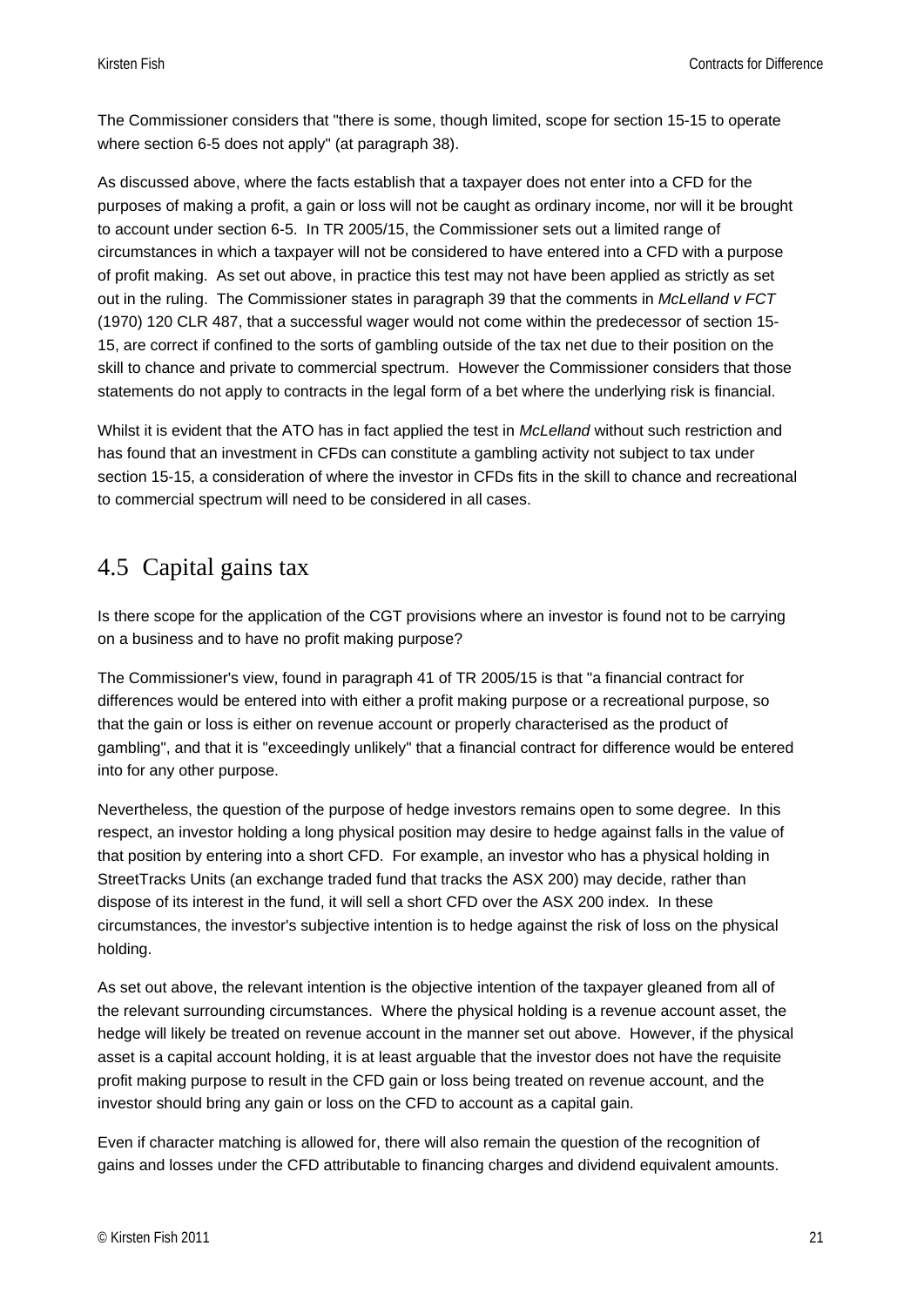Arguably it is appropriate to bring these to account on revenue account. However, where the form of the contract provides that these are included in the calculation of the overall gain or loss from the transaction, a mismatch may occur.

### 4.6 Superannuation funds

A superannuation fund will not cease to be a complying superannuation fund for the purposes of the Act as a result of entering into CFDs provided that those arrangements do not cause the superannuation fund to breach any of the relevant requirements of the *Superannuation Industry (Supervision) Act 1993* (the **SIS Act**) and the *Superannuation Industry (Supervision) Regulations 1994* (**SIS Regs**).

Relevantly, in general terms, the SIS Act prohibits a superannuation fund from charging its assets, and from borrowing except in limited circumstances (refer sections 13.14 of the SIS Regs and sections 31, 67, 67A and 67B of the SIS Act).

As a CFD is merely a synthetic arrangement, the CFD itself does not involve a borrowing in breach of these provisions. Further, provided the superannuation fund does not provide any of its assets as collateral or security for its obligations under a CFD, the superannuation fund will not be considered to have charged its assets.

In relation to the "margin" provided under an exchange traded options or futures contract, TR 2006/25 states:

"9.... A margin is an amount calculated by a clearing house to cover the risk of loss on a financial contract such as an exchange-traded option (ETO) or a futures contract. Margins are designed to protect the financial security of the market and may be payable in cash or by providing other collateral.

10. Margin payments in respect of ETOs, for example, ensure that writers (sellers) of options are in a position to meet their obligations if the options are exercised by the option takers (buyers). 'The primary objective of requiring margin cover is to ensure that option positions can be liquidated (closed out) and the obligation removed'

...

17. As a margin payment is not an outgoing that has been incurred and is an outlay of capital or of a capital nature, a taxpayer is not entitled to a deduction under section 8-1 of the ITAA 1997 for the payment."

A margin provided under an ASX CFD is provided to the clearing house for the same purpose. Margins provided in respect of OTC CFDs are also provided as security for the performance of obligations under the arrangement.

The ATO considered the margin arrangements in respect of CFDs in ATOID 2007/56. In that decision, the ATO concluded that "the obligation to pay deposits and margins does not create a security charge over any of the assets of the fund. The parties are relying on the contract and not on any security interest to be created by the contract.....Under the CFD the moneys in the bank account are the property of the CFD provider and the fund (investor) has no beneficial interest in the account". On this basis, the ATOID concludes that the arrangement is not in breach of the charging prohibition of the SIS Act. However, ATOID 2007/57 provides that if the superannuation fund were to deposit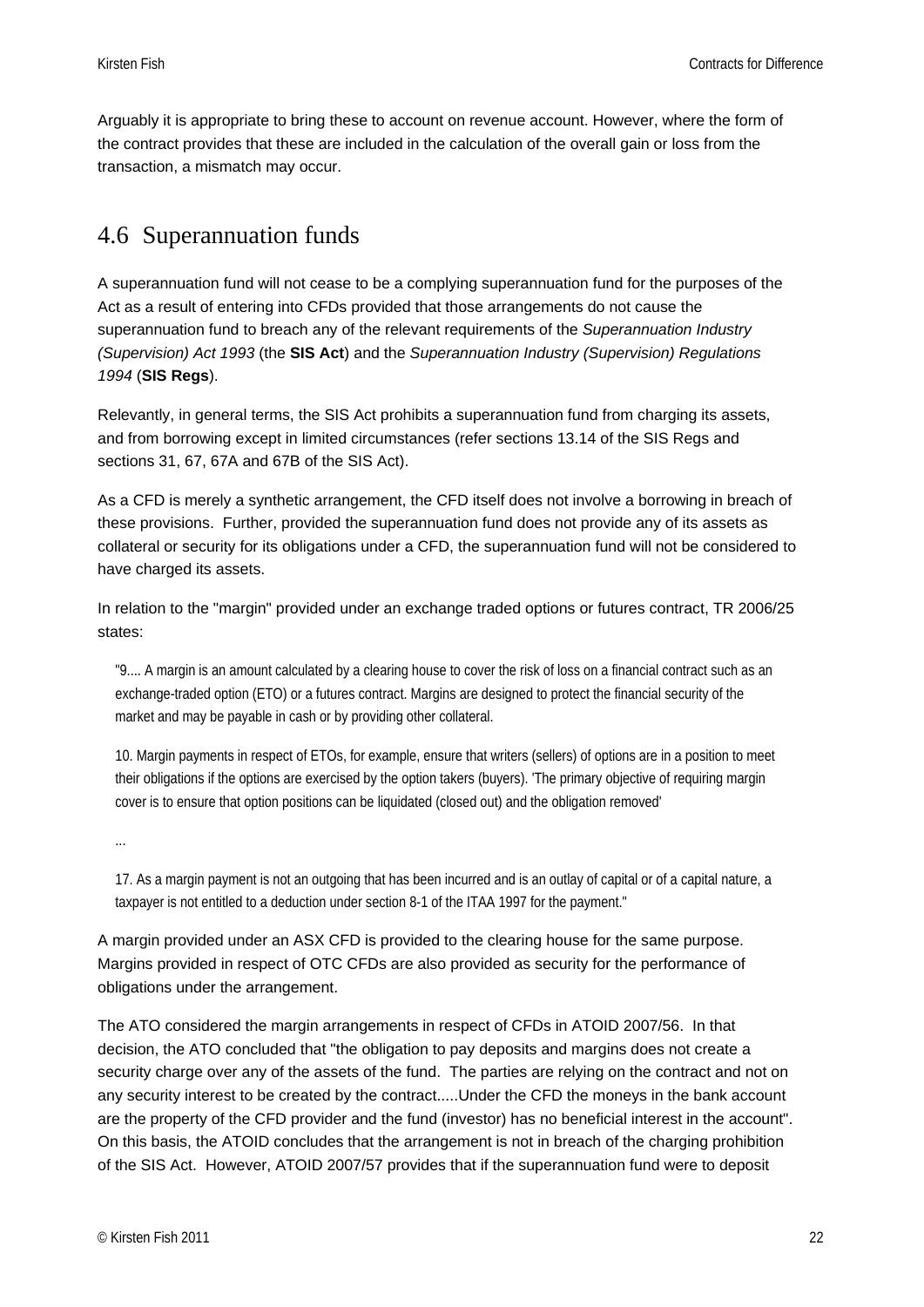assets with the CFD provider as security for the payment of a deposit or margin the superannuation fund would be in breach.

As a result, it appears as though CFDs are an available investment of superannuation funds provided the provisions of the CFD and requirements of the CFD provider do not result in a charging of the superannuation fund's assets, or otherwise do not result in a breach of the SIS Act or SIS Regs and the constituent documents of the superannuation fund, and such an investment should not cause the superannuation fund to cease to be a complying superannuation fund eligible for certain concessional tax treatment (in particular, the 15% rate of tax).

Section 295-85 makes the CGT rules the primary code for the taxation of gains and losses of complying superannuation funds. In effect, this provision gives the CGT rules primacy over the ordinary income and deduction rules in sections 6-5, 8-1 and the statutory income and deduction rules in section 15-15 and 25-40.

The exception to this rule is where the relevant gain or loss arises in respect of a security. In particular, where the gain or loss is in respect of an asset that is:

- a. a bond, debenture, certificate of entitlement, bill of exchange or promissory note or other security;
- b. a deposit with a bank, building society or other financial institution;
- c. a loan (whether or not secured); or
- d. another contract under which an entity is liable to pay an amount (whether that liability is secured or not).

These assets are those that would meet the definition of security in section 159GP(1). In TR 96/14, the Commissioner determined that only assets that are generally recognised as debt instruments will come within the reference to "other security" in paragraph (a). Further, it was concluded in that ruling that only contracts that have "debt-like" obligations will fall within the definition in paragraph (d).

On this basis, the Commissioner concluded in ATOID 2010/7 that a futures contract was not sufficiently debt like to fall within the types of assets carved out of the capital gains tax regime for complying superannuation funds. As a result, any gain or loss arising for a superannuation fund as a consequence of investing in such instruments would be treated as a capital gain or loss, and not assessable or deductible under the other provisions of the Act. ATOIDs 2010/10 and 2010/11 also provide for similar treatment of an investment in options.

By analogy, it would be expected that the Commissioner would treat an investment in CFDs in the same manner. In particular, a CFD is not an instrument generally recognised as a debt instrument. Its issue does not give rise to a debtor creditor relationship, it is not issued as a part of a financing transaction, and should not be considered sufficiently "debt like".

As a result, although not addressed by the Commissioner in TR 2005/15, it would be expected that a gain or loss arising on close out of a CFD by a complying superannuation entity would be treated as a capital gain or loss, with the attendant consequences of that treatment, included discount treatment where the relevant CFD has been held for a period of at least 12 months.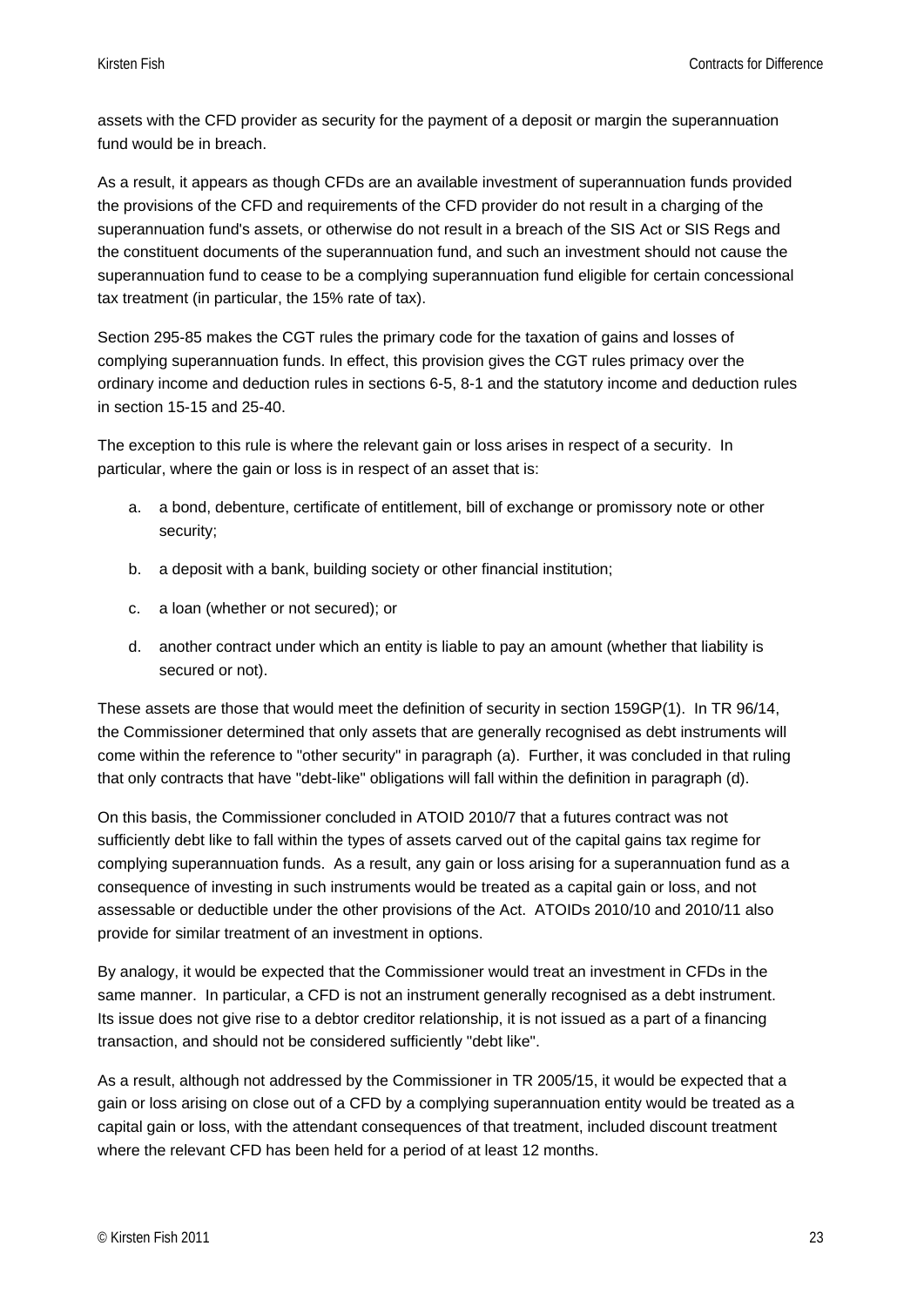### 4.7 Taxation of financial arrangements (TOFA)

The TOFA provisions of division 230 apply to tax gains and losses in respect of certain financial arrangement on revenue account. Further, those provisions apply to determine the timing of recognition, providing for accruals taxation where a gain or loss is sufficiently certain, or taxation on a realisation basis where it is not, and allow for the taxpayer to elect certain other tax timing methods where relevant criteria are satisfied.

The TOFA provisions apply to financial arrangements, defined to include cash settleable rights to receive and obligations to provide financial benefits (refer section 230-45). A CFD would fall within the definition of a financial arrangement for these purposes. As a result, those provisions would apply to determine the character and timing of any gains and losses derived or incurred in respect of a CFD.

However, there are a number of exceptions to the application of the TOFA provisions. Where the requirements of the relevant exception are met, gains and losses will be brought to account under the ordinary taxing provisions of the Act discussed above.

Relevantly, section 230-455 provides an exception for all individuals, as well as managed investment schemes, superannuation entities and other entities meeting threshold turnover and asset limits, where the relevant financial arrangement is not a Division 16E qualifying security.

As set out above, the Commissioner has concluded in ATOIDs 2001/7, 2010/10 and 2010/11 that futures and options transactions are not instruments with sufficient "debt like" qualities to be considered a security for the purposes of section 295-85 and, by analogy, such arrangements should not be considered a "security" as defined in section 159GP and will not therefore be a qualifying security for the purposes of Division 16E.

As the same reasoning should apply equally to CFDs, it would be expected that the Commissioner would consider that such instruments should fall outside of the ambit of the TOFA provisions where they are entered into by an individual or other entity meeting the relevant threshold requirements (and who has not made an election to be taxed under the TOFA provisions).

### 4.8 Other taxation implications

#### 4.8.1 Tax treatment of other amounts - Margin and Expenses

As set out above, the Commissioner has considered the payment of margins in the context of futures and exchange traded options in TD 2006/25. The Commissioner concluded there that:

"6. Where the taxpayer is carrying on a business, margin payments are contributions of capital to a fund to provide for contingencies of the business rather than outgoings incurred in meeting such contingencies (see *Ransburg Australia Pty Ltd v. FC* of T 80 ATC 4114; (1980) 10 ATR 663 ( *Ransburg's case* )).

7. Where the taxpayer is not carrying on a business, the margin payment would similarly represent capital set aside to provide for future contingencies and would not represent a loss or outgoing that has been incurred.

...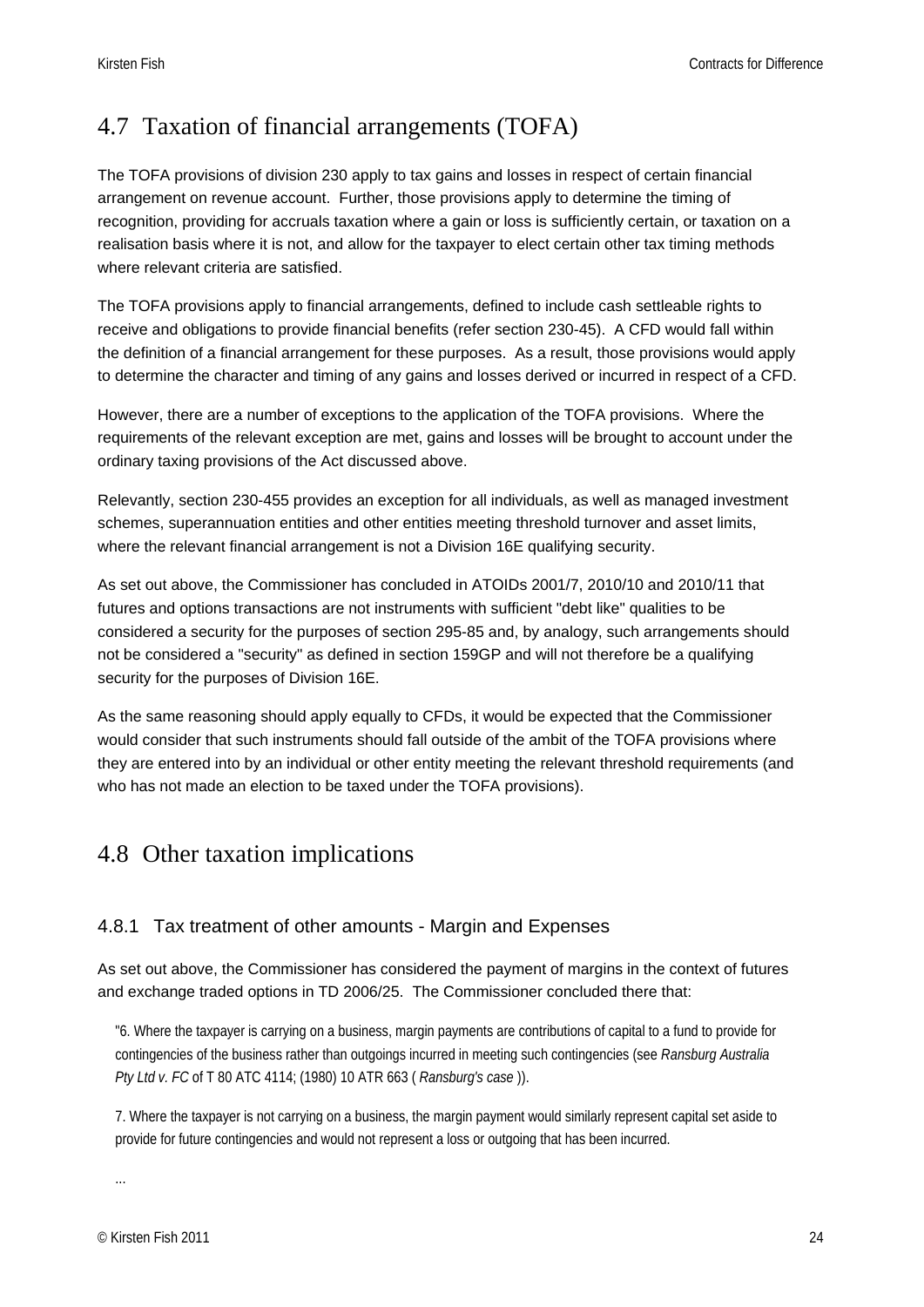12.....The margin acts as a performance bond and is used to cover losses where a party to the contract fails to meet a variation margin call.

17. As a margin payment is not an outgoing that has been incurred and is an outlay of capital or of a capital nature, a taxpayer is not entitled to a deduction under section 8-1 of the ITAA 1997 for the payment. "

Although the initial margin is treated differently by each CFD provider, where the investor has not incurred a loss equal to the amount of the margin at the time of its payment (whether because it is merely blocked funds, a deposit or an amount of capital or otherwise), no amount should be allowable as a deduction to the investor for that amount.

Conversely, other expenses such as brokerage and fees may be incurred by the investor in connection with the entry into and close out of a CFD position. To the extent that these amounts are both incurred by the investor, and relate to the investor's assessable income producing activity, those amounts should be allowable as a deduction. However, where such amounts are not separately incurred, but rather are included in the capital cost of acquisition of the relevant CFD (or are taken into account in the close out of a position), those amount will not be separately deductible, but will contribute toward the net gain or loss on termination of the CFD position.

#### 4.8.2 Interest and Dividend equivalent amounts

Payments and receipts of dividend and interest equivalent amounts should be brought to account as deductions or assessable income respectively (assuming gains and losses on the CFD are taxable), at the time such amounts are incurred or derived. In this respect, the terms of the relevant contract will be relevant to determine whether this is at the time such amounts are taken into account in the contract value, daily or only upon close out of the relevant arrangement.

#### 4.8.3 Other taxation implications

As the buyer of a long CFD has no interest in, and no right to acquire, the relevant underlying asset, the payment of a franked distribution paid by the issuer of that asset will result only in a contractual obligation on the part of the CFD provider to pay a dividend equivalent amount. As referred to above, other than in respect of ASX CFDs, generally a CFD provider will have no obligation to pay any amount in respect of any franking credits attached to the distribution in respect of the underlying reference asset.

Further, as the investor has no interest in the underlying reference asset, the investor will not receive any franking credit entitlements, and will not be entitled to apply the gross up and offset mechanism applying to shareholder recipients of franked dividends (refer Division 207).

Investors should however be aware that a CFD will have a delta of 1 (or -1 in the case of a short CFD) in relation to the underlying reference asset. The CFD will therefore be a position in relation to any physical holding of the investor, relevant for the purposes of determining whether the investor is a qualified person in respect of any dividends received in respect of the investor's physical holding.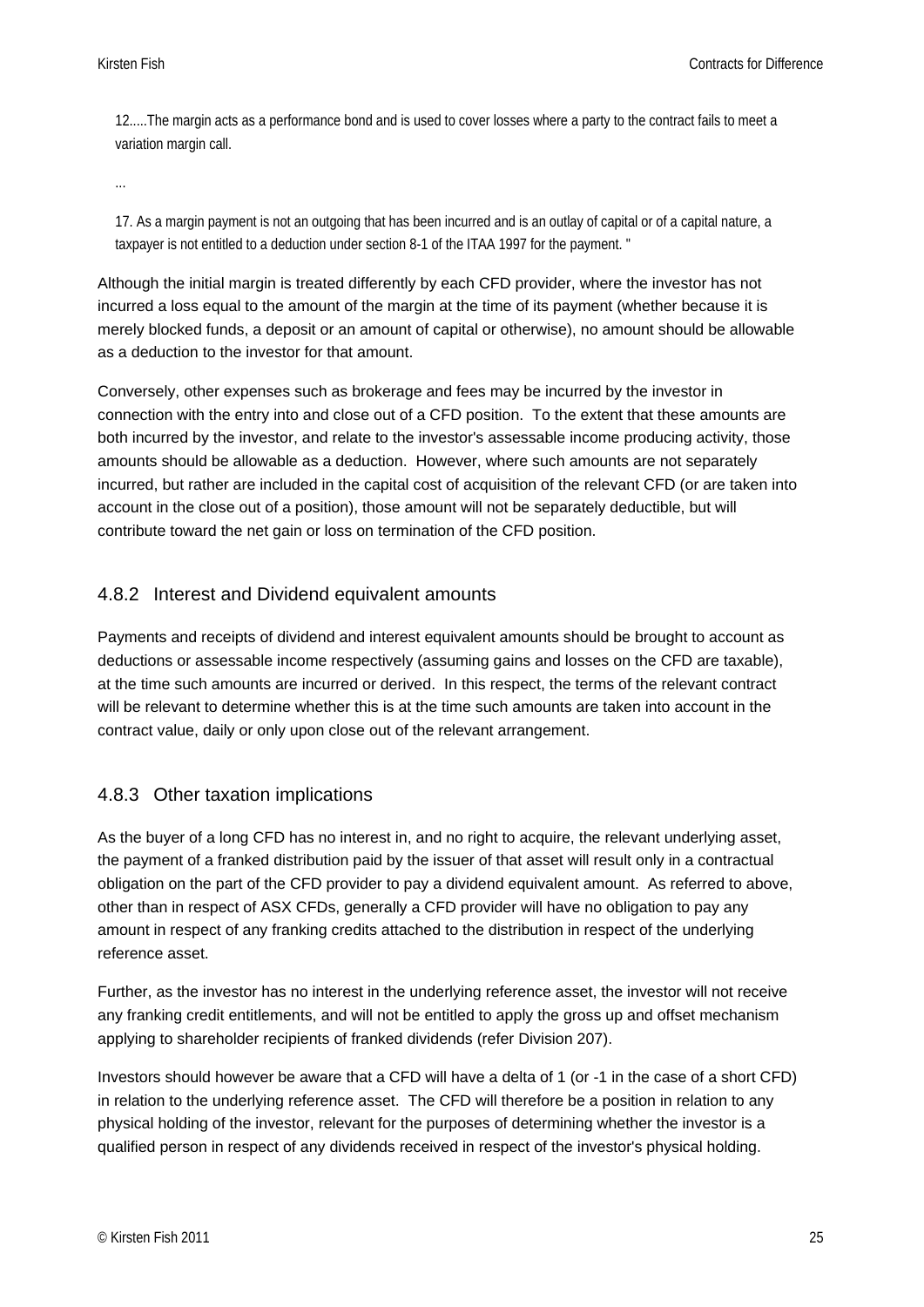Further, the terms of the CFD may give rise to a related payment obligation, resulting in the requirement for the investor to meet the related payments qualified person test in order to continue to be entitled to the benefit of any franking credits in fact received.

Finally, the activities of the investor in entering into a CFD may also be taken into account in the potential application of Division 177EA.

Investors holding physical positions therefore need to be aware of the implications holding CFDs may have on those other investments.

## 5 HOW DO CFDS COMPARE WITH OTHER DERIVATIVE FINANCIAL INSTRUMENTS?

### 5.1 Futures and options transactions

The ATO's treatment of CFDs is broadly consistent with its treatment of other financial instruments.

Futures contracts are executory contracts under which parties agree to purchase and sell a specified quantity and quality of goods at a specified price at a future point in time. Futures contracts in respect of commodities may be deliverable contracts, however other futures contracts (for example, over share price indices) may not be.

In respect of futures transactions, the ATO has issued IT 2228. In that ruling, the Commissioner concludes that where futures are used for hedging purposes (for example by a wool grower hedging production) the futures trade will be an ordinary incident of that business. Where the futures transaction is outside of the scope of that business, it will nevertheless give rise to assessable income and deductions where it is entered into in carrying on a business of futures trading or is a profit making undertaking or scheme. The Commissioner considers that for speculators it is expected that a conclusion will be drawn that the activity in futures contracts is of an income nature. This is confirmed in ATOID 2001/23 where the ATO concluded:

"Where money is speculated on a futures contract there is a degree of inevitability in the conclusion that the intention of the taxpayer entering into the transaction is to make a profit (Income Tax Ruling IT 2228). In such a case profit making is the very essence of the transaction..."

In respect of exchange traded options, the ATO has concluded that a trader will be entitled to deduct, or will be required to return as income, the amount of any option premium paid or received in respect of the writing or acquisition of any exchange traded options. This indicates that for a trader in those instruments the gross cash flows (and not the net profit) will be brought to account for tax purposes.

In the case of exchange traded options, the ATO has also concluded that the trading stock provisions are of no application, for the same reasons as those set out above in relation to CFDs (refer ATOID 2004/526).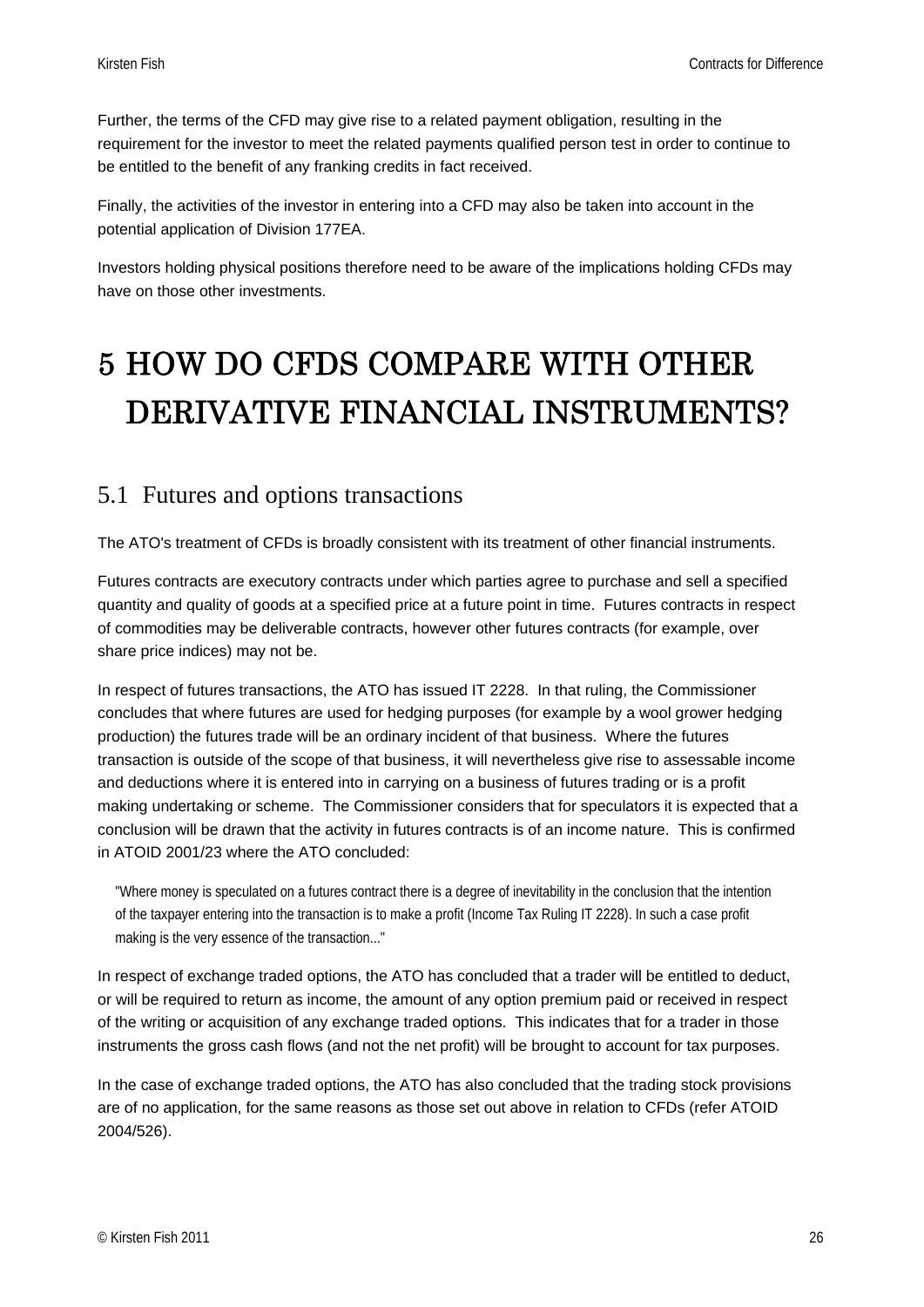The ATO has not addressed the taxation treatment of exchange traded and OTC options that are entered into by a taxpayer other than in carrying on a business of trading. Where these are cash settled only, a question remains as to whether they will fall to be treated as a commercial profit from an isolated transaction or may be treated on capital account.

### 5.2 Spread betting

Spread betting is another form of synthetic leveraged exposure to the performance of an underlying reference asset, which may be a share, index, currency, commodity or bond. Similar to a CFD, under a spread bet an investor may obtain exposure to increases or decreases in the price of the underlying. Unlike CFDs however, the exposure is not to a single share or underlying asset. Rather, under a spread bet, the investor bets a specified amount of money for each point or cent change in the underlying price.

In the example of a long exposure, an investor may bet say \$10 for each 1 cent increase in the price of XYZ Shares from the offer/buy price at the time of entry into the bet. Under this arrangement, for each 1 cent increase in the XYZ share price, the investor will receive \$10. However, for each 1 cent fall the investor will be liable to pay \$10. The long bet will be closed out at the bid/sell price for XYZ at the time of close out.

Similarly, an investor may bet on a fall in the price of ABC Limited by entering into a short bet, benefitting from any fall in the price of ABC shares below the bid/sell price at the time of entry into the arrangement.

Generally an investor may bet any amount per point or per cent that they wish.

Like CFDs, spread bets are usually margined, have an overnight financing charge, and may be "rolled" or closed out and re-opened each day. Unlike CFDs, no commission or fees are generally charged on spread bets, rather any such amount is built into the spread determined by the spread bet provider.

The ATO has issued ATOID 2010/56 outlining its views on the taxation implications of spread betting. In that decision, the ATO has taken a similar approach to that in TR 2005/15 in relation to CFDs. There is it concluded that it is possible for spread betting activities to amount to a business, and that if they do not, gains and losses may nevertheless be assessable or deductible where the activity is a business operation or commercial transaction entered into for a profit making purpose. In respect of spread betting, taking into consideration the following factors:

- spread betting contracts are short term and not capable of generating a separate income stream but result in a gain or loss under each contract;
- the contracts are open for a relatively short period of time, compared to long term contracts which are more likely to be of a capital nature;
- the subject matter of the underlying assets which influence the movement in the financial market or index; and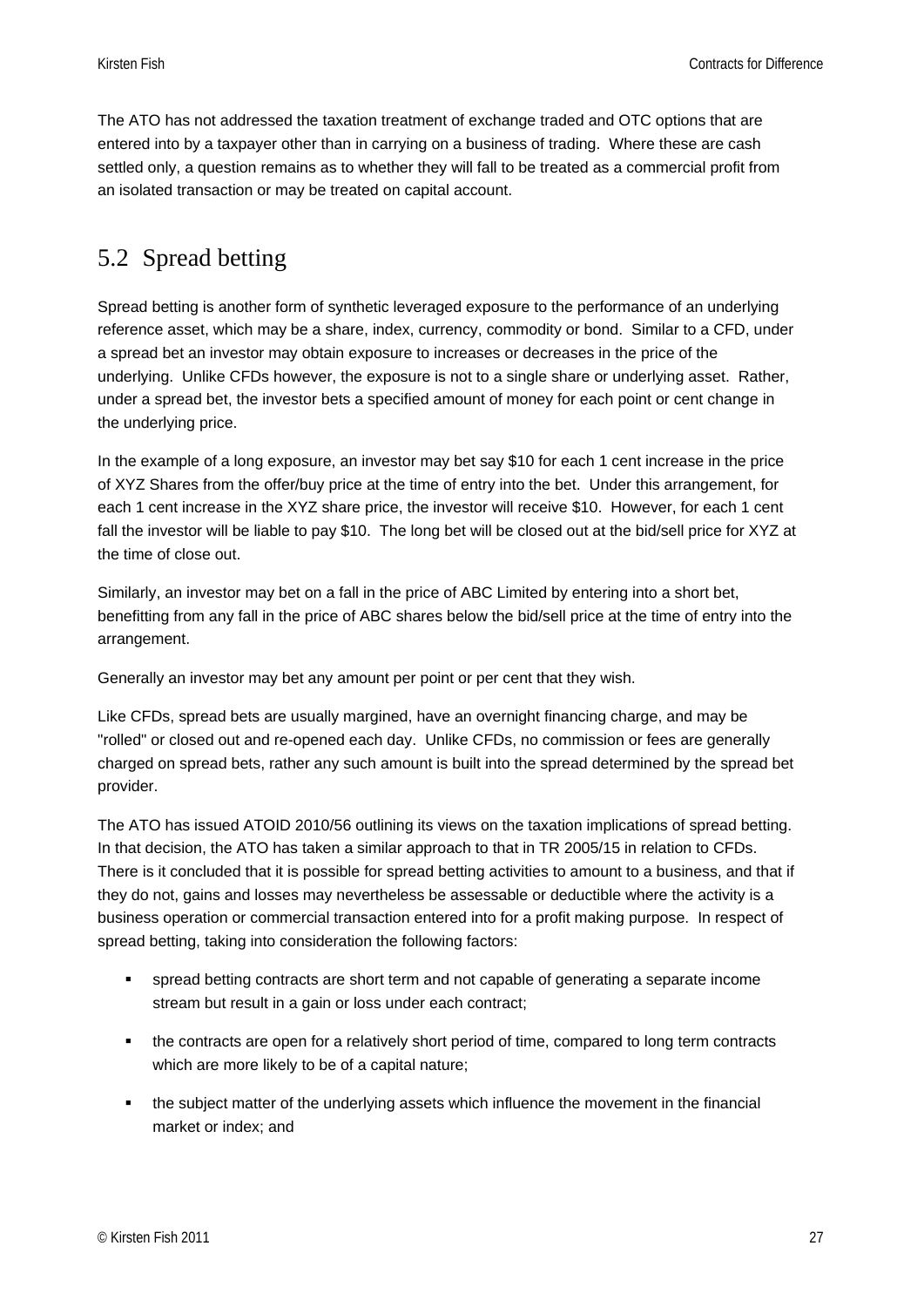spread betting contracts have a unique feature of stop loss which requires considerable though about the level of exposure and the calculated risks,

the ATO concludes that these circumstances objectively establish that such contracts are entered into for a commercial purpose and the existence of a profit making intention. The ATO considers that "objectively, they are not consistent with a person who is merely in pursuit of a recreational gambling activity".

The ATO concludes that financial spread betting may be differentiated from other forms of gambling by virtue of the fact that it is not regulated by the various State and Territory gaming laws, and the fact that it is instead regulated under the *Corporations Act 2001* indicates Parliament's intention that they be considered true commercial activities. It is considered to have outcomes more dependant upon skill and judgement than chance and therefore is not considered to be gaming or wagering.

# 6 HOW ARE CFDS TAXED IN OTHER JURISDICTIONS?

### 6.1 United Kingdom

In general terms, profits from CFDs are subject to capital gains tax in the UK. This is taxed at a rate of either 18% or 28% depending upon the level of income or gains of the investor. Income is taxed in the UK at marginal rates, being 40% for income of £37,401 to £150,000 and 50% for income in excess of £150,000.

Contrary to the position in Australia, spread betting is treated as a gambling activity in the UK. As a result, any gains are not subject to tax. However, no losses incurred in undertaking this activity are deductible.

### 6.2 New Zealand

New Zealand brings gains and losses on CFDs to tax under its taxation of financial arrangements rules. These rules will generally apply to bring gains and losses to account as assessable income. These provisions may also require accrual where the term of the CFD spans the end of the financial year, unless the investor is an individual meeting certain prescribed thresholds (in which case any gain or loss should be recognised on realisation).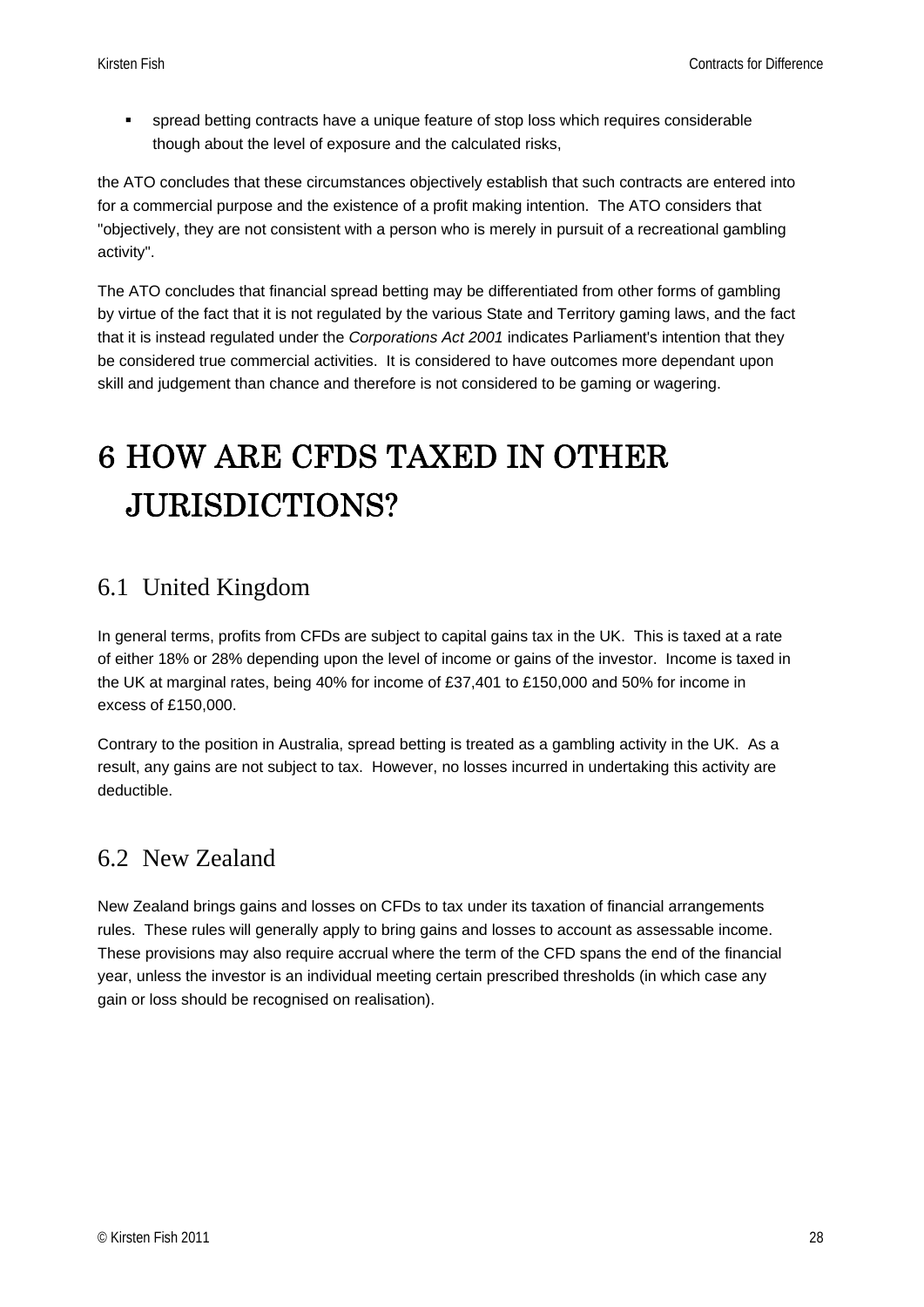## 7 EXAMPLES

## Example 1: Long CFD

Ms Investor wishes to obtain exposure to XYZ Limited. As Ms Investor believes that XYZ's share price will rise, she enters into long CFDs. The current share price of XYZ is \$39.98. The CFD provider is quoting a sell/bid price of \$39.96 and a buy/offer price of \$40.00.

| <b>Steps in CFD Trade</b>                                                                      | <b>Calculation</b>           | <b>Value</b> |
|------------------------------------------------------------------------------------------------|------------------------------|--------------|
| Step 1 (Day 1): Open Long Position                                                             |                              |              |
| Buy CFD over 2,500 XYZ Shares                                                                  | 2,500 x \$40.00              | \$100,000    |
| Step 2 (Day 1): Post Margin and pay<br>commission                                              |                              |              |
| Margin for XYZ is 10%                                                                          | \$100,000 x 10%              | \$10,000     |
| Commission is 0.1%                                                                             | \$100,000 x 0.1%             | \$100        |
| Step 3 (Day 1): Overnight Financing                                                            |                              |              |
| Ordinarily RBA Cash Rate plus a margin.<br>Assume 8%. Also assume no change in<br>price of XYZ | $$100,000 \times 8\%$<br>365 | \$21.92      |
| Step 4 (Day 2): Dividend payment (ex-<br>dividend date)                                        |                              |              |
| XYZ pays a dividend of \$1.60 per share                                                        | 2,500 x \$1.60               | \$4,000      |
| Step 5 (Day 2): Overnight Financing                                                            |                              |              |
| Assume the share price of XYZ falls by<br>\$1.00 on the ex-date                                | \$97,500 x 8%<br>365         | \$21.37      |
| Step 6 (Days 3 to 10): Overnight<br>Financing                                                  |                              |              |
| Assume the share price of XYZ rises to<br>\$45.00 and remains steady for these days            | \$112,500 x 8% x 8<br>365    | \$197.26     |
| Step 7 (Day 11): Close Long Position<br>(Bid/Sell price is \$45)                               |                              |              |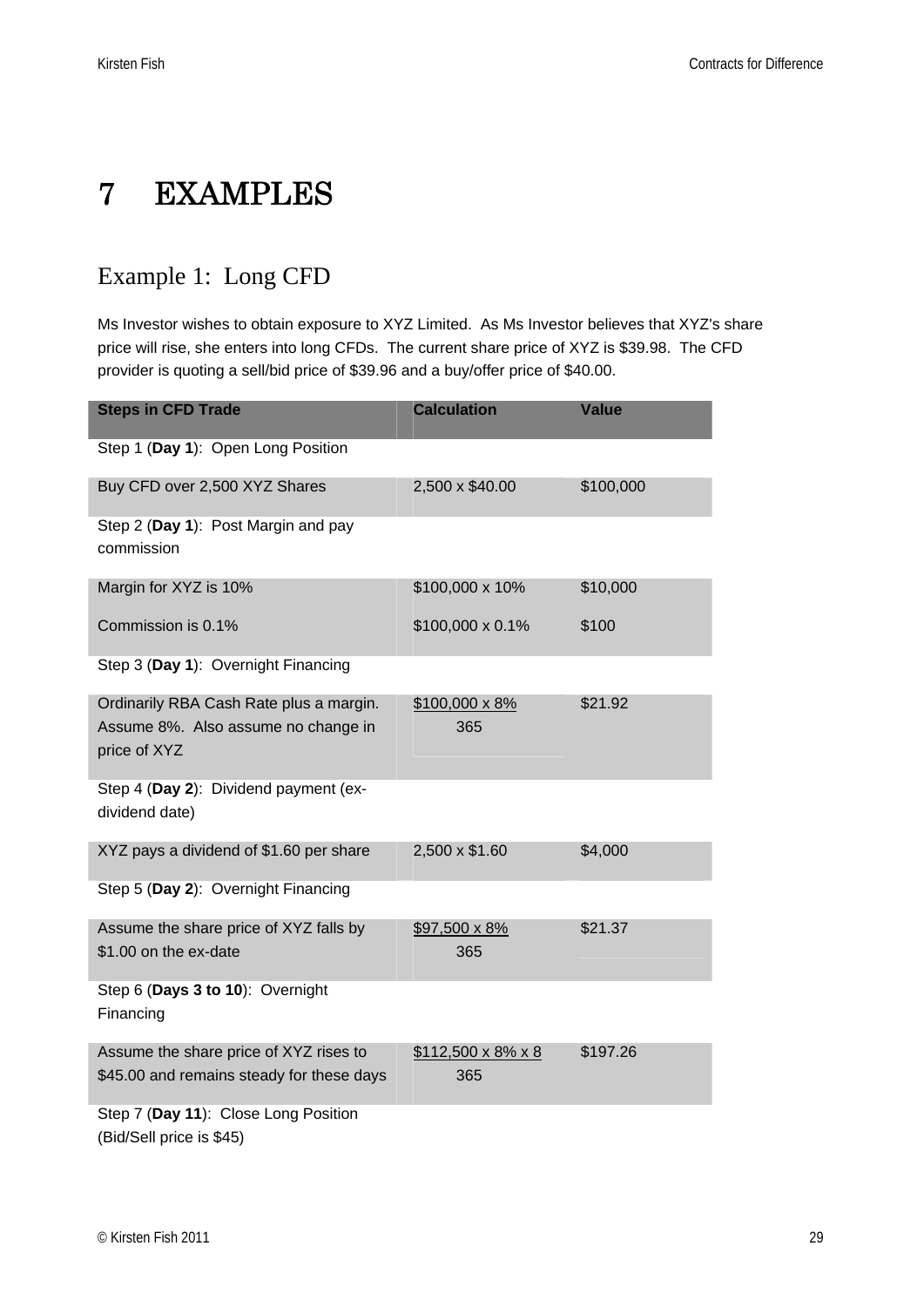| Sell CFD over 2,500 XYZ Shares                       | 2,500 x \$45.00         | \$112,500 |
|------------------------------------------------------|-------------------------|-----------|
| Step 8 (Day 11): Refund Margin and pay<br>commission |                         |           |
| Margin released                                      | \$0.00                  |           |
| Commission is 0.1%                                   | $$112,500 \times 0.1\%$ | \$112.50  |

Ms Investor's profit from this trade may be calculated as follows:

| <b>Profit from CFD Trade</b> | <b>Calculation</b>               | Value                 |
|------------------------------|----------------------------------|-----------------------|
| Dividend Equivalent Amount   |                                  | \$4,000               |
| <b>Overnight Financing</b>   | $($21.92 + $21.37 +$<br>\$197.26 | (\$240.55)            |
| Contract value               | $$112,500 - $100,000$            | \$12,500              |
| Commission                   | $($100.00 + 112.50)$             | (\$212.50)            |
| Total profit (loss)          |                                  | \$16,047<br>(rounded) |

This represents a return on the initial margin posted by Ms Investor of 160%.

Note that if instead of rising by \$5, the XYZ share price had instead *fallen* over the period by \$10, Ms Investor would have made a loss from this trade calculated as follows:

| <b>Profit from CFD Trade</b> | <b>Calculation</b>               | Value      |
|------------------------------|----------------------------------|------------|
| Dividend Equivalent Amount   |                                  | \$4,000    |
| <b>Overnight Financing</b>   | $($21.92 + $21.37 +$<br>\$197.26 | (\$240.55) |
| Contract value               | \$75,000 - \$100,000             | (\$25,000) |
| Commission                   | $($100.00 + 112.50)$             | (\$212.50) |
| Total profit (loss)          |                                  | (\$21,453) |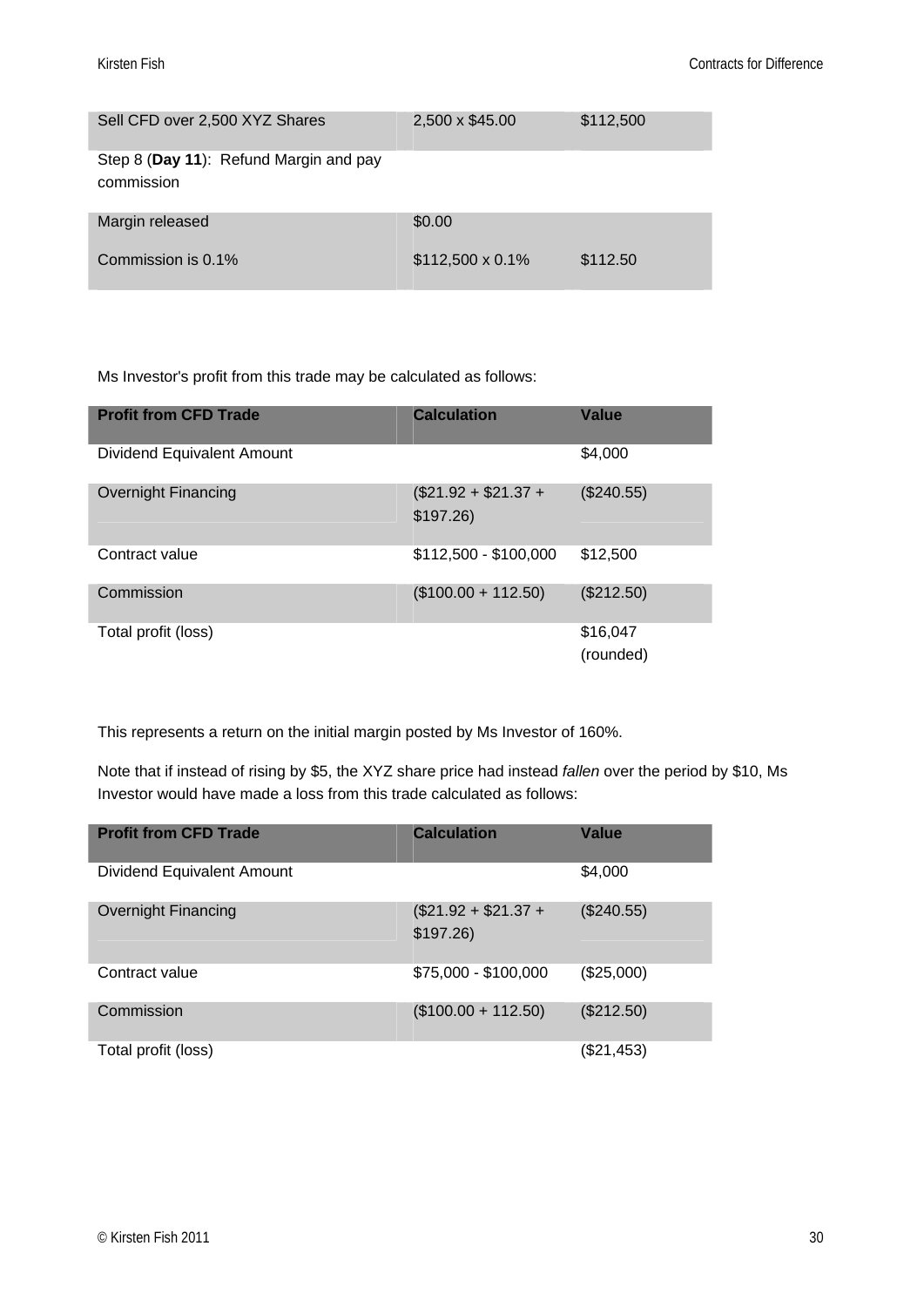## Example 2: Short CFD

Mr Risky believes that ABC's share price will fall, and enters into a short CFD. The current share price of ABC is \$50.05. The CFD provider is quoting a sell/bid price of \$50.00 and a buy/offer price of \$50.10.

| <b>Steps in CFD Trade</b>                                                                       | <b>Calculation</b>           | <b>Value</b> |
|-------------------------------------------------------------------------------------------------|------------------------------|--------------|
| Step 1 (Day 1): Open Short Position                                                             |                              |              |
| Sell CFD over 4,000 ABC Shares                                                                  | 4,000 x \$50.00              | \$200,000    |
| Step 2 (Day 1): Post Margin and pay<br>commission                                               |                              |              |
| Margin for ABC is 10%                                                                           | \$200,000 x 10%              | \$20,000     |
| Commission is 0.1%                                                                              | \$200,000 x 0.1%             | \$200        |
| Step 3 (Day 1): Overnight Financing                                                             |                              |              |
| Ordinarily RBA Cash Rate minus a margin.<br>Assume 4%. Also assume no change in<br>price of ABC | $$200,000 \times 4\%$<br>365 | \$21.92      |
| Step 4 (Day 2): Close Short Position                                                            |                              |              |
| (Offer/Buy Price has moved to \$45)                                                             |                              |              |
| Buy Long CFD over 4,000 ABC Shares                                                              | 4,000 x \$45.00              | \$180,000    |
| Step 5 (Day 2): Refund Margin and pay<br>commission                                             |                              |              |
| Margin released                                                                                 | \$0.00                       |              |
| Commission is 0.1%                                                                              | \$180,000 x 0.1%             | \$180.00     |
|                                                                                                 |                              |              |
| <b>Profit from CFD Trade</b>                                                                    | Calculation                  | <b>Value</b> |

| <b>Profit from CFD Trade</b> | <b>Calculation</b>    | <b>Value</b>          |
|------------------------------|-----------------------|-----------------------|
| Contract value               | \$200,000 - \$180,000 | \$20,000              |
| <b>Overnight Financing</b>   | (\$21.92)             | (\$21.92)             |
| Commission                   | $($200.00 + $180.00)$ | $(380.00)$ \$         |
| <b>Total Taxable Profit</b>  |                       | \$19,598<br>(rounded) |